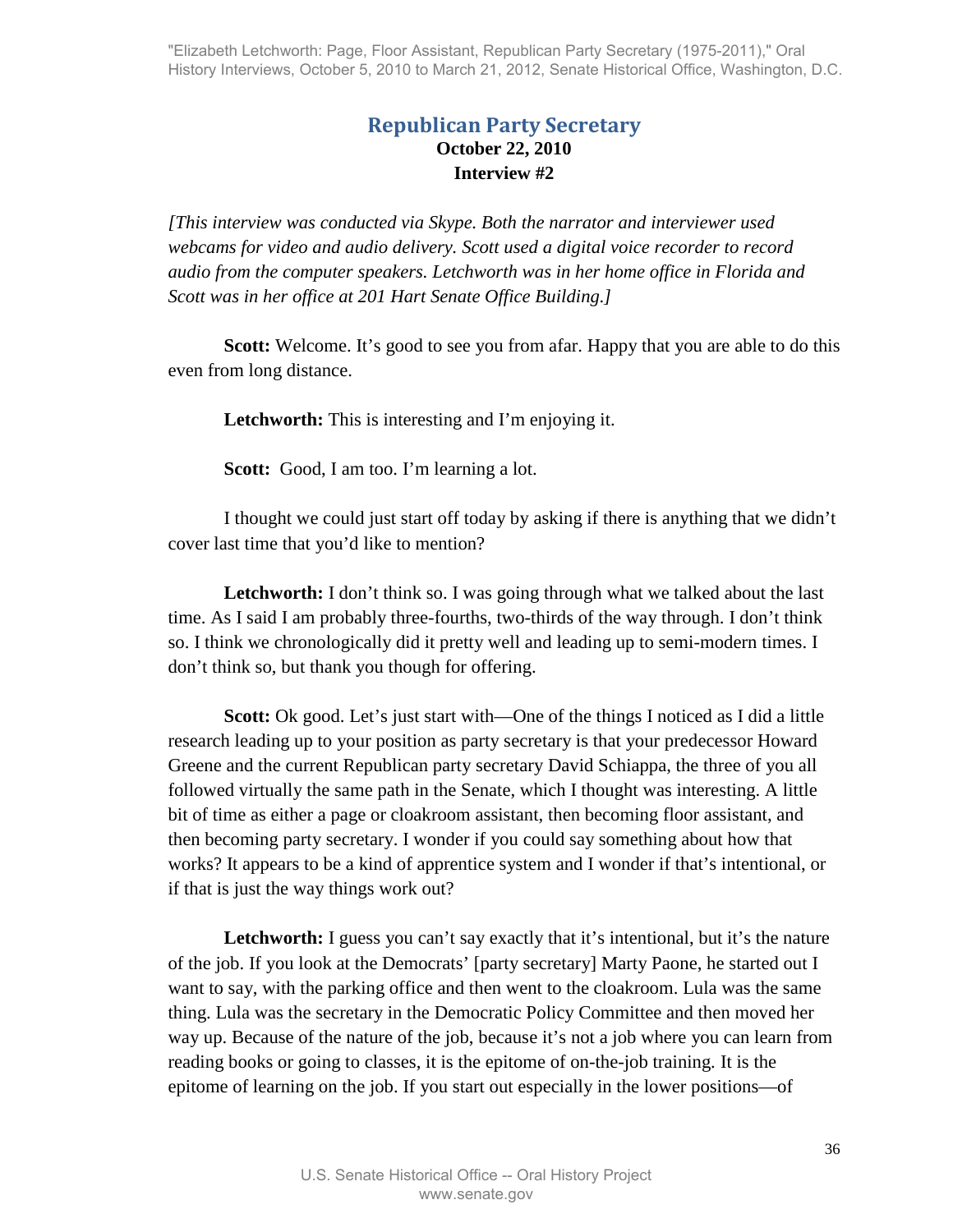course, a page is the lowest position—but even a low position like the cloakroom, you learn almost all the aspects of it. Literally from what the staff is looking for when they are calling the cloakroom, what members of the Senate are looking for when they are calling the cloakroom, and how to best serve them to how the whole process works. So it makes sense. I guess what I'm saying is a good party secretary needs to have come from the bottom up. That's not always true with a lot of jobs but very true in my view with that job.

**Scott:** What about the role that relationship building can play in that process? Is it important that you are someone that people have seen around on the Senate floor for a period of time?

**Letchworth:** Absolutely. That's very important. One of the most important reasons that is so key is because if you think about it, the party secretary is the majority or minority leader's eyes and ears on the floor. When members of Congress, when members of the Senate especially, are speaking to the party secretary they know they are speaking to their leader for all intents and purposes. So they have to be able to trust this person. They can be telling you a very personal story, something about an illness in the family and they are not going to be there for a week and "I know you need to know this for planning of vote," but of course they don't want that out in the paper. Maybe it's a cancer screening that he or she is doing. You can imagine how confidential that can be. When they are speaking to you, they know they are basically speaking to the leader because this is going to get funneled to the leader on a need to know basis. In the case of somebody talking about some cancer tests and maybe he or she is in a close election and of course you don't want that out. I wouldn't necessarily go busting down the hallway and bust into the office and say, "Guess what? So and so might have cancer." It would be when we talked about when we are going to schedule votes. "Oh by the way, we are going to be missing Senator So and so for this period of time and this is what is going on. You might want to call them and tell them you are thinking of 'em," kind of thing.

Having said all of that, you're right, it is a whole process of feeling comfortable telling you that. The more you know, the more the leader knows, the better he can serve the party as a whole and the better he schedules things, the more accurately he schedules things, and gets things done. The worst you can do for a leader and I always felt I didn't do a very good job that particular day is when a leader got completely blindsided. That's a function of the person wanting to blindside the leader in some cases or just not having that good rapport, just not having a good rapport with that particular member or group of members and they don't feel comfortable enough to let you know in advance and that doesn't serve anybody very well in my view.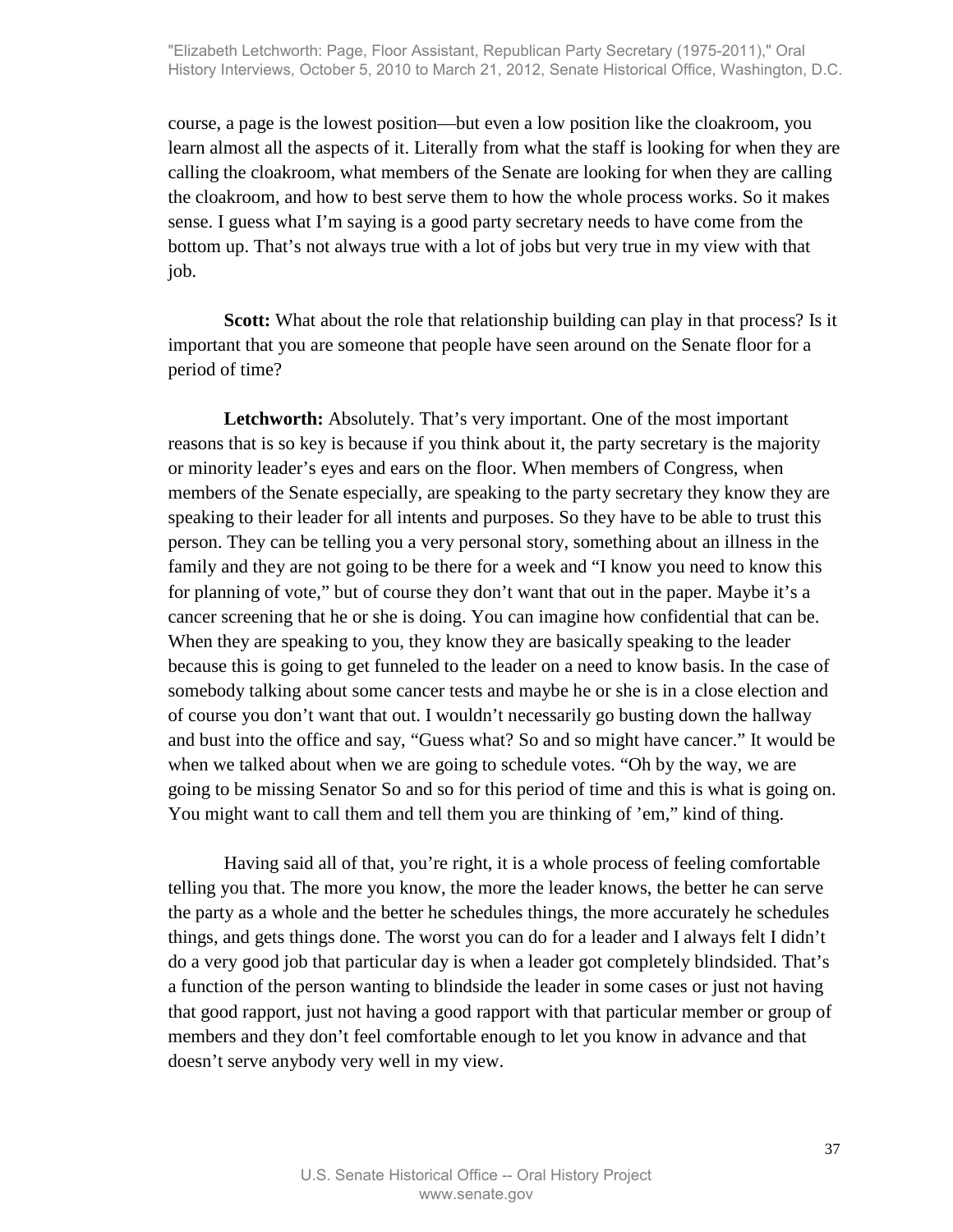Yes, the relationships are very important and of course you build them in the cloakroom.

**Scott:** As the legislative scheduler you were doing a lot of the things that you just mentioned were the responsibility of the party secretary?

### **Letchworth:** Sure.

**Scott:** As the floor assistant for the legislative scheduling office you were doing a lot of those things. What is the …Where is the dividing line between that legislative scheduling role and the party secretary as it applied to you in your job?

Letchworth: I think it still applies, as far as I know it still applies. The assistant secretary and the other people that work in the legislative scheduling office are also the eyes and ears for the party secretary. Remember, the eyes and ears of the party secretary are there for the leader. It's almost like if two or three members of the Senate want to let the leader know something, obviously he's tied up. What if the party secretary is tied up? Then you go to the assistant knowing that, me as the assistant, will get it to the party secretary and the party secretary will be in the meeting when the information is needed. It's sort of all rungs of the same thing, all communication to the leader, basically.

**Scott:** Howard Greene was the party secretary from 1981 up until you took the position in 1995?

**Letchworth:** That's correct.

**Scott:** Did you learn a lot from him in that position? You would have been dealing with him all the time.

Letchworth: Ok, when you say we spent a lot of time together and we learned, you knew we were married?

## **Scott:** I did.

**Letchworth:** Yes, to answer your question you do learn a lot from each other. Obviously you learn work habits, you have to adjust to people's various work habits. You have to—you want somebody under you to be very detailed. Someone that will remember a lot of detail and also someone that doesn't shoot from the hip. To me that's one of the most dangerous things anybody can do when reporting this kind of detail in the fashion that you have to for the leader. You can't make it up, you can't assume, you can't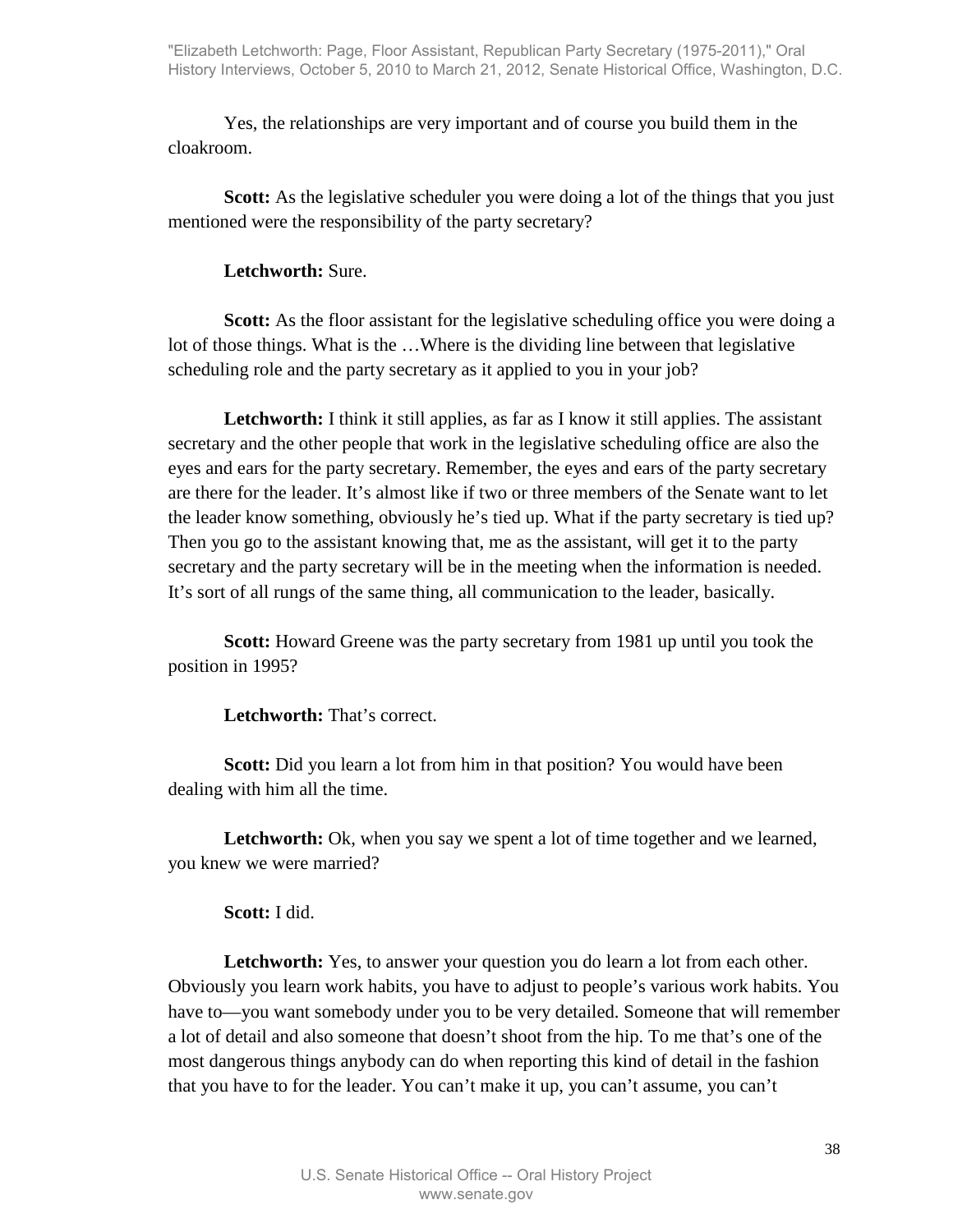presume. It's literally, you have to know for fact and not say, "Well, I think they are going to be back." No, it's not "I don't think." What time will they be back? Absolutely, you do learn. At all levels of this you are learning the process.

**Scott:** You said you don't want to be with someone who is shooting from the hip. How did you in your job assure that you knew the answer to the question?

**Letchworth:** Basically, ask it until you got a firm answer. Members of Congress typically like to be vague. That is the nature of the beast. It's hard to pin down a senator and it's hard to pin down a House member. In this job you have to be very respectful but you do need to pin them down especially when you are doing vote counts. Members of Congress don't want to be pinned down but the leader needs to know, am I eight votes short or two votes short? You can't give one of these "I don't know" answers. You have to give them the best concrete answer you can. That all comes, also, from relationship building. They have to be able to trust you, know that whatever they would tell me wouldn't be exaggerated or used in a bad way, obviously. All of that, again, goes into the relationships that you build to get the proper answers for the information for the leader.

**Scott:** Okay. Howard Baker, the leader who established your office, retired at the end of the 98th Congress. How did your job change under Senator [Robert] Dole's leadership, if at all?

**Letchworth:** It did. Obviously, their leadership styles were completely different.

**Scott:** Maybe you can talk about that. How were they different?

**Letchworth:** Senator Baker, he was very hands-on. He wanted to know—for example, I can remember working on a very complex crime bill agreement. When I say crime bill agreement, it was multi-pages, 20 or 30 amendments were going to be in order. Describing what each one of them was and how much time they were getting. He wanted to know, I can remember particularly, almost a daily report from me specifically on how that agreement was going and who was giving me fits or who was working well or who wasn't working well. It wasn't at all unusual for him to say, "Elizabeth is there anybody that I can talk to?" You didn't really have that with Senator Dole. He was more, "Work it out." That was his saying. Work it out. He expected you to work it out. That isn't to, I'm not going say that if you went to him and said, "Sir, I've reached a wall. I can't get past two or three different senators for various reasons." When you reached out to him for that, typically what he did is, "Elizabeth, I'll set up a meeting." And then he would kick off the meeting and maybe leave. But at least he would be facilitating.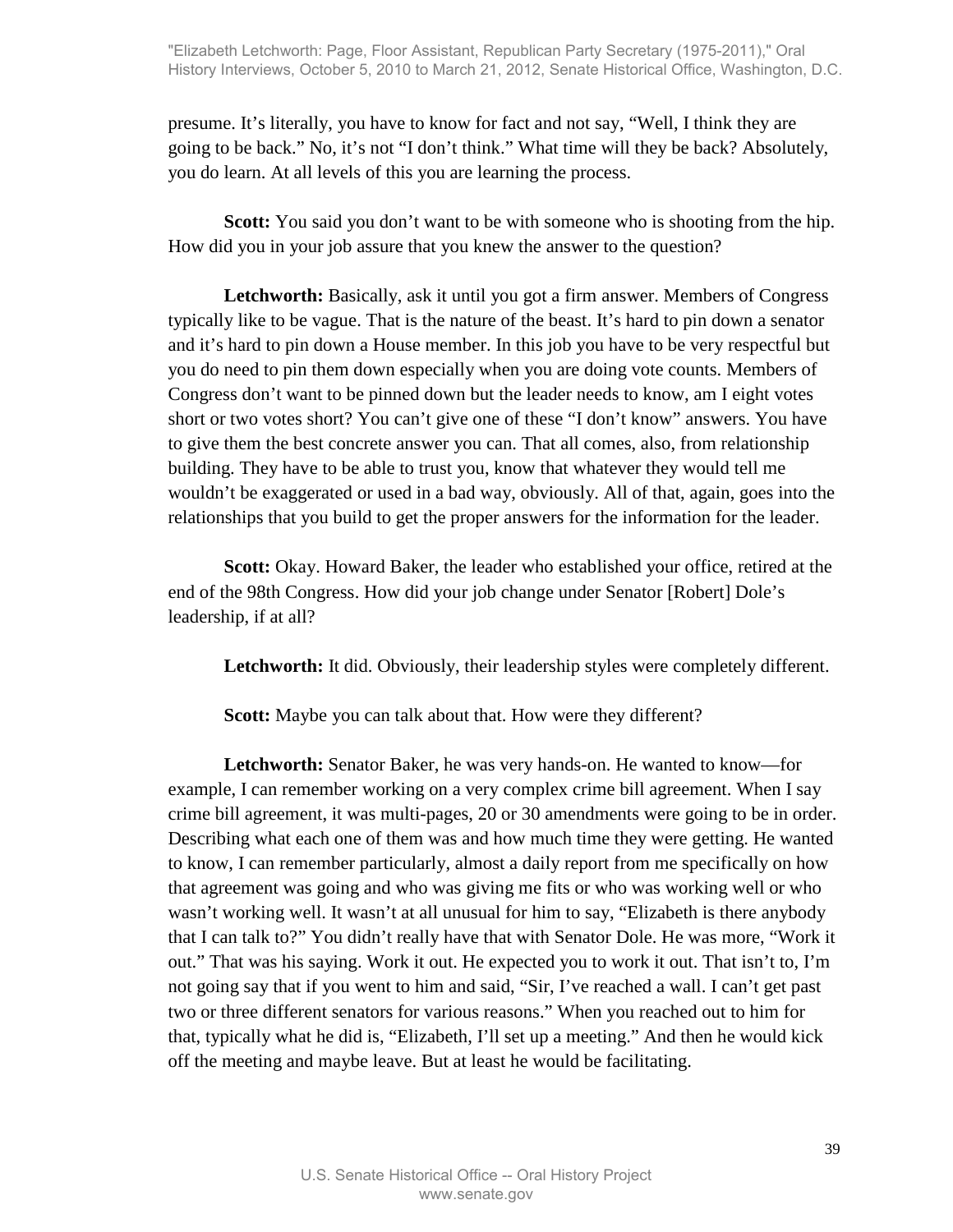The difference in the leadership skills, if you take that same scenario, Senator Baker not only would have set the meeting up, he would have arbitrated or moderated the meeting. It's a really different style, that's all it is. Senator Dole would more likely have three of those going in his office at the same time and pop in all of them. Senator Baker more than likely [would] have them one at a time and he wanted to be the moderator. He would want a report afterwards, sometimes, as to how the meeting went, a decompression of sorts. Different. Senator Dole would just move on to the next meeting. You might not talk to him about what you thought the results were for another day. It's just different. Different ways to legislate.

As far as the office changing, I think the function of the office basically was the same. The hands-on as far as the various leaders helping with [things] when you got in binds, with presiding officers or something, that was completely different. Senator Baker was more amenable to making that plug in the policy committees or urging members, explaining to them, "This is really important that you guys sit in the chair. We really can't struggle to find presiding officers." Senator Dole hated that kind of stuff. If I think about it, I think it was more because he felt he was wasting a favor or wasting a chit on something. We knew right away that you don't go to the leader for that. You only go to the leader when literally that's the last resort. You had exhausted all other ideas before that. Whereas Senator Baker was much more open about, as I said, almost doing some of the recruiting himself. Because his class, the 1980 class that came in, there were so many of them and they were so new and they weren't career legislators, it really did take some coaxing to get them to do it. Maybe that's why Senator Baker was better at it because he had to start out being better at it because he had this brand new young group. Whereas, by the time Senator Dole became leader I'm sure his thought was, "What's wrong with these guys? Just get in the chair. It can't be that big of a deal, why do I have to beg you?" That kind of thing. I guess in that respect there were certain things you knew that one leader was more apt to do and the other leader wasn't.

**Scott:** Did you know Senator Dole quite well before he became leader? Had you worked with him much?

**Letchworth:** Yes. He was chairman of the Finance Committee. He was a cloakroom rat. He hung out in the cloakroom a lot. There are certain members that are cloakroom rats and there are certain ones that aren't. That's a term of endearment, believe me. They like to make the phone calls in the cloakroom. They'll do a lot of their work in the cloakroom. Some of them just breeze in and it's just not their thing. It's not a good thing or a bad thing, it's just some of them like that sort of camaraderie that comes with the cloakroom. Senator Dole was one of those.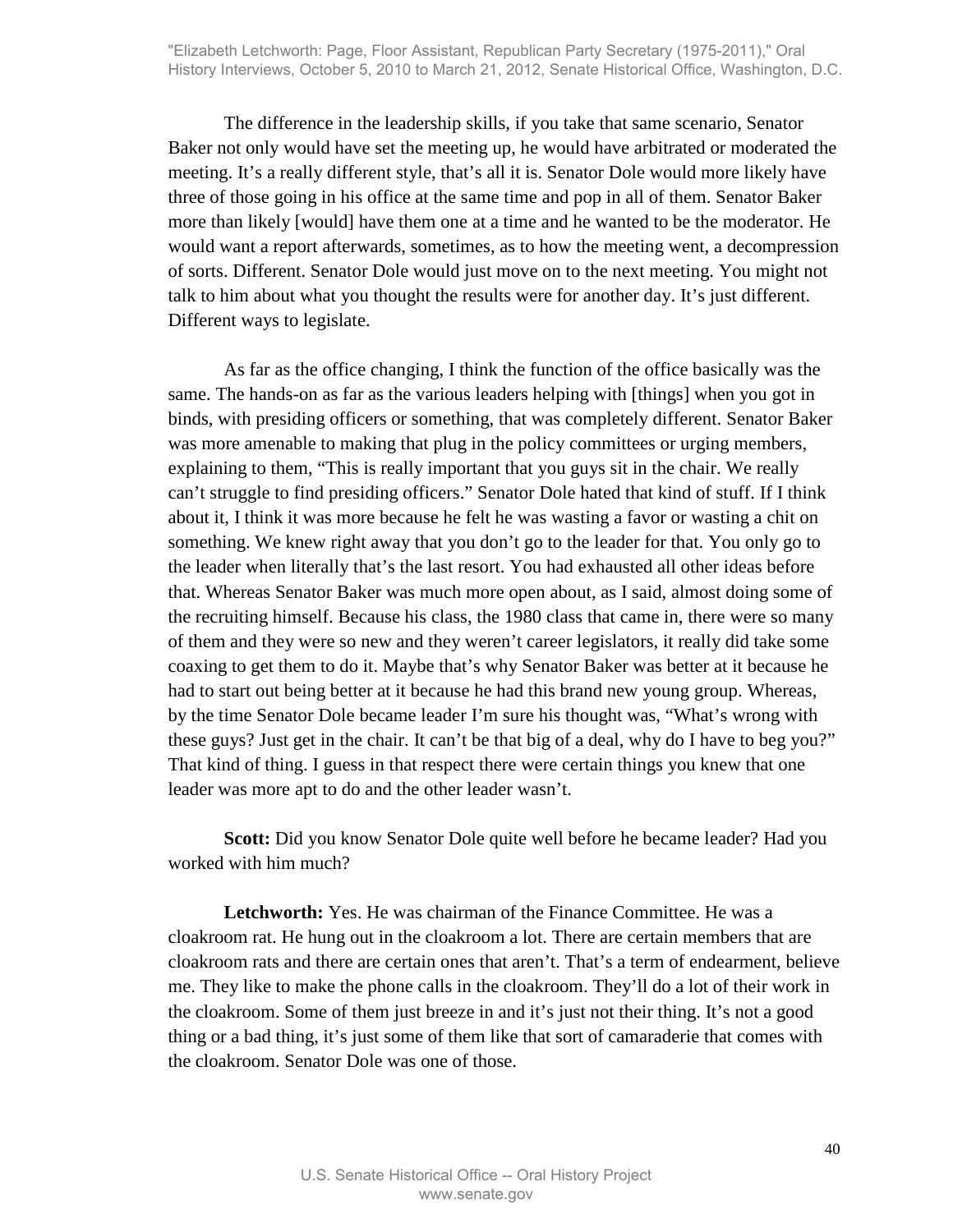"Elizabeth Letchworth: Page, Floor Assistant, Republican Party Secretary (1975-2011)," Oral History Interviews, October 5, 2010 to March 21, 2012, Senate Historical Office, Washington, D.C.

[Phone rings in Scott's office].

**Scott:** Sorry.

Letchworth: Do you need to grab that?

**Scott:** No, no.

Letchworth: So, yes. The cloakroom in general knew him very well. That's always nice when the new leader that gets elected is somebody that the cloakroom—you breathe this sigh of relief that there isn't going to be this upheaval. You obviously knew he was comfortable with you before or he wouldn't have hung out in the cloakroom. Yes, we all knew him very well. How he ran a main office we weren't as familiar with because, of course, the Finance Committee was over in Dirksen [Senate Office Building]. It's not like he had been in the leadership before and we knew what he was like as the whip. That was a little intimidating at times, especially at the beginning. You really have to learn things, how long does he like memos? You know, is a memo a page long? You want to learn the cheating crib notes, he won't read anything past a page.

**Scott:** Well, how do you learn those things?

Letchworth: You do learn them. You learn them by giving him a three-page memo and he gives it back to you and tells you "I—[audio break]

[Recording ends]

**Scott:** One page memo—

**Letchworth:** And tells you, "I only read a page." Or if you are lucky one of the staffers will tell you in advance. I can remember when Senator [Trent] Lott became leader I did try to find out just basic stuff like that and I remember asking him basic questions: do you liked to be briefed in the morning? Do you like decompressing at the end of the day? Just to get his mood. Senator Dole liked decompressing at the end of the day. He would sit down with the staff and talk about how the day went. Senator Baker, not so much. [They] just [had] different styles.

**Scott:** How did those different styles differ on the floor in terms of scheduling? Doing things on the floor, being down there as a floor assistant. Did it change much for you?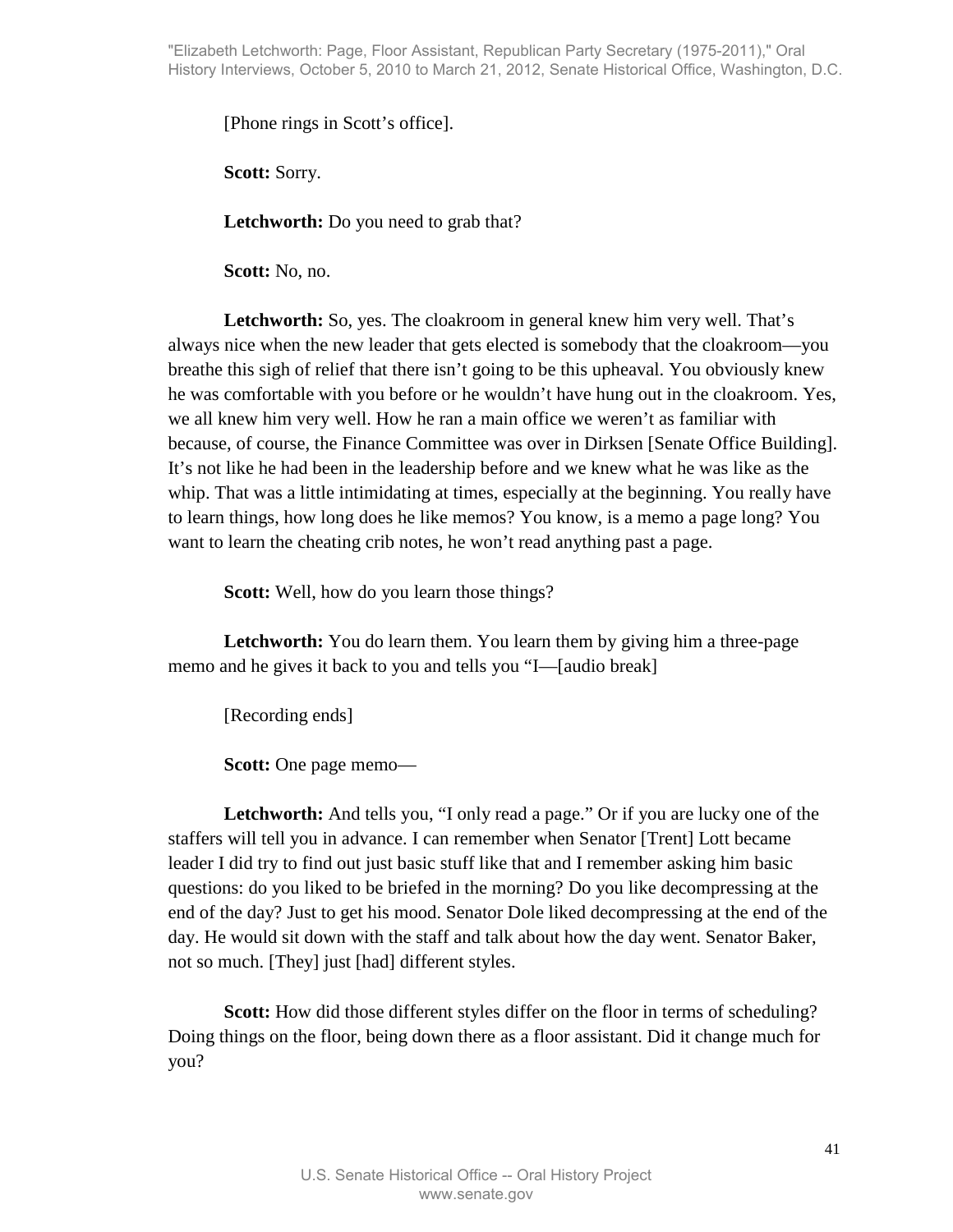Letchworth: It really didn't other than—again two different styles. Senator Baker, you were able to get him to do more on the floor without really having to push him. I'm not saying that very well. I can remember going to the leader, Senator Baker at the time, when there were issues with a consent agreement he was going to propound and being able to tell him, on the side, "You might have to move this around, you might have to change it." And he was fine with that. Senator Dole wanted it all spelled out in advance, almost go over it. Didn't like the surprises. Who was quicker on their feet with it, it has nothing to do with the capability of being able to talk on your feet. It's just the ability to sort of puzzle through what was going on on the floor. Senator Baker got that pretty quickly, and Senator Dole too, but just in a different way.

**Scott:** We had one person recount in their oral history interview that Leader Dole would often be found in the cloakroom with a yellow legal pad scratching out a compromise. Even after he became leader he was still often in the cloakroom working.

**Letchworth:** Again, he was a cloakroom rat. He liked the cloakroom. And he knew that's where a lot of the negotiations could take place, would take place. You're right. It would not be at all unusual in the middle of a bill, where let's say, we got stuck in the mud because we had two or three issues that were just jammed up. He would plop in the cloakroom and say "How's this going? What's going on here? How can we unlodge this, how can we get this moving?" And be the force that would reenergize a dead meeting. He was also good with the jokes. Especially with a meeting that was getting tense, and you can imagine that many of them would, he could break the ice pretty nicely with a joke that would get everybody to pause, rethink, and get back to the drawing board. It was always wonderful to have him, when he would pop in in situations like that.

**Scott:** You mentioned in our last interview the desire of the Senate when the majority also has the White House that the White House and the Senate want to sing from the same sheet, so to speak. I did want to follow up and ask you when your party is in the White House and has a majority in the Senate, does it increase the pressure to move legislation through more rapidly? Did that complicate your job in any way as a legislative scheduler?

Letchworth: Absolutely. I wouldn't say that it made the leadership have to move it more rapidly. . . [audio break]

. . . because the White House literally was pressuring you, daily, or at least weekly and sometimes hourly. So, yeah, there was a lot more pressure especially if there was a big agenda item, if the president was making this the theme of the week, the theme of the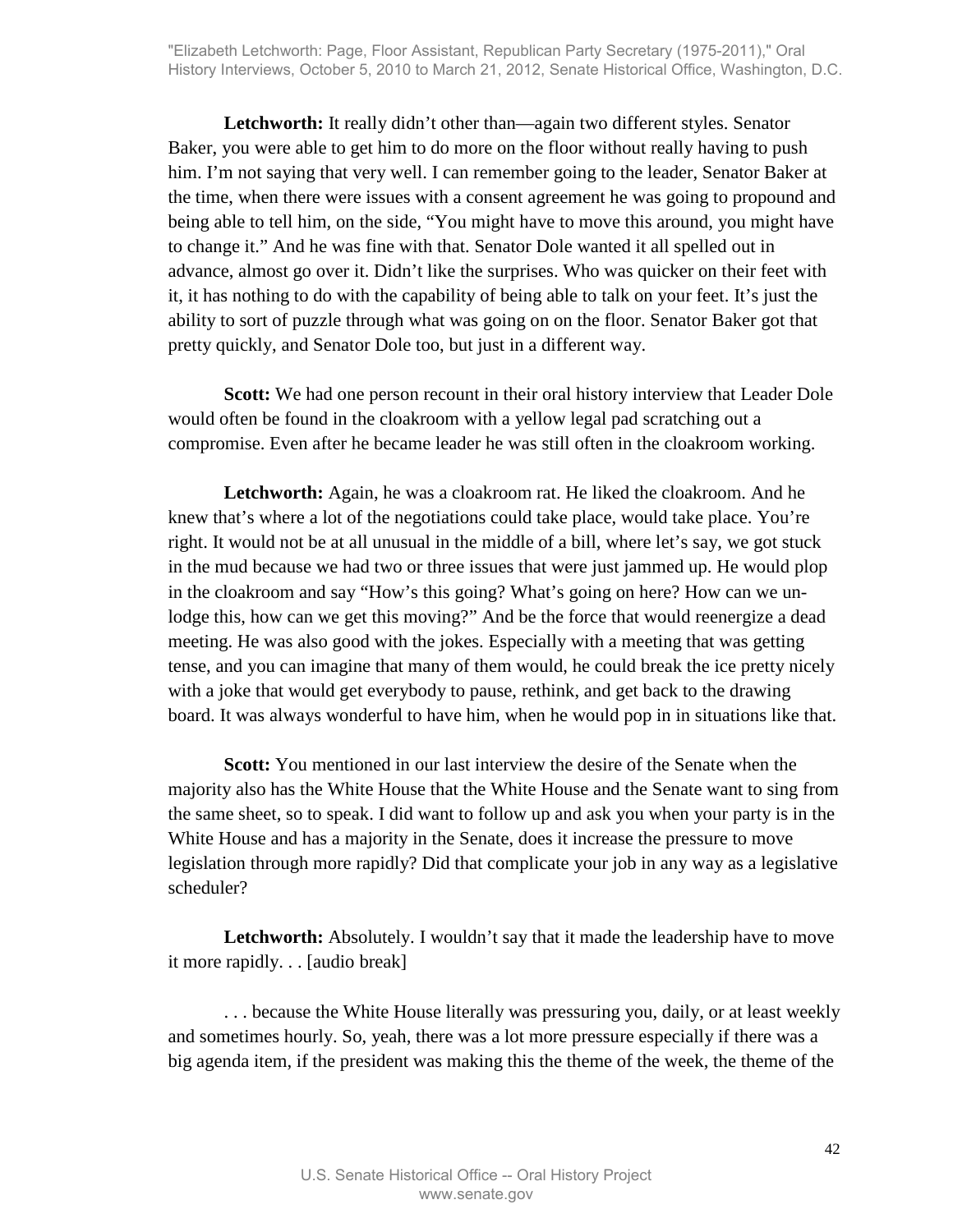month, sure. In a lot of ways we tried to downplay that because we knew that Democrats in certain cases would be stuck . . .

 . . . [audio break] on a bill and say "You know what, if we don't finish it it's not that big of a deal, we can go on to something else," and almost downplay that. Although behind the scenes the pressure was incredible to get things done. Sometimes publicly we wouldn't acknowledge the pressure as much because we wouldn't want the Democrats to use that pressure against you.

**Scott:** That makes sense. Are there any bills in particular, you can think of, where there was a lot of pressure?

Letchworth: I'll have to really think about that. Yes, I'm sure. I can picture them, I can feel the pressure but I can't think of the names of them.

**Scott:** You can cover that in another interview, maybe, when we've had a chance to think about it.

What was the most challenging part of your job in the legislative scheduling office? When you worked as a floor assistant, what do you think one of the most challenging parts of your job was?

**Letchworth:** I think probably keeping all the information straight and accurate. When I say that, if you remember we talked about the mark calendar. Basically one of the roles of one of the assistants typically was to keep the mark calendar accurate so that at any given moment the leader or any senator, Republican senator, wanted to know the status of a bill you could regurgitate it. And regurgitate it well and accurately. That meant taking accurate notes. That meant keeping the calendar up to date at all times and committing it—not quite committing it to memory, but almost. You really felt like at any time if someone asked you something about a calendar item, that you could almost, probably, recite all the problems it was going to have or would have.

Also in part because you are constantly working on those bills. You have to remember that a staff director that just reported out a NASA authorization bill, for example. They start working with you immediately to try to figure out how can they get it pending, how do they get it on the floor? They start asking you the issues, "Who has problems with it, who has notified the leader they have problems with it, where can I start negotiating?" If it gets to the level where the leader wants to call it up, he'll ask, "What is the status of that bill?" I guess that was the constant pressure was to be as accurate as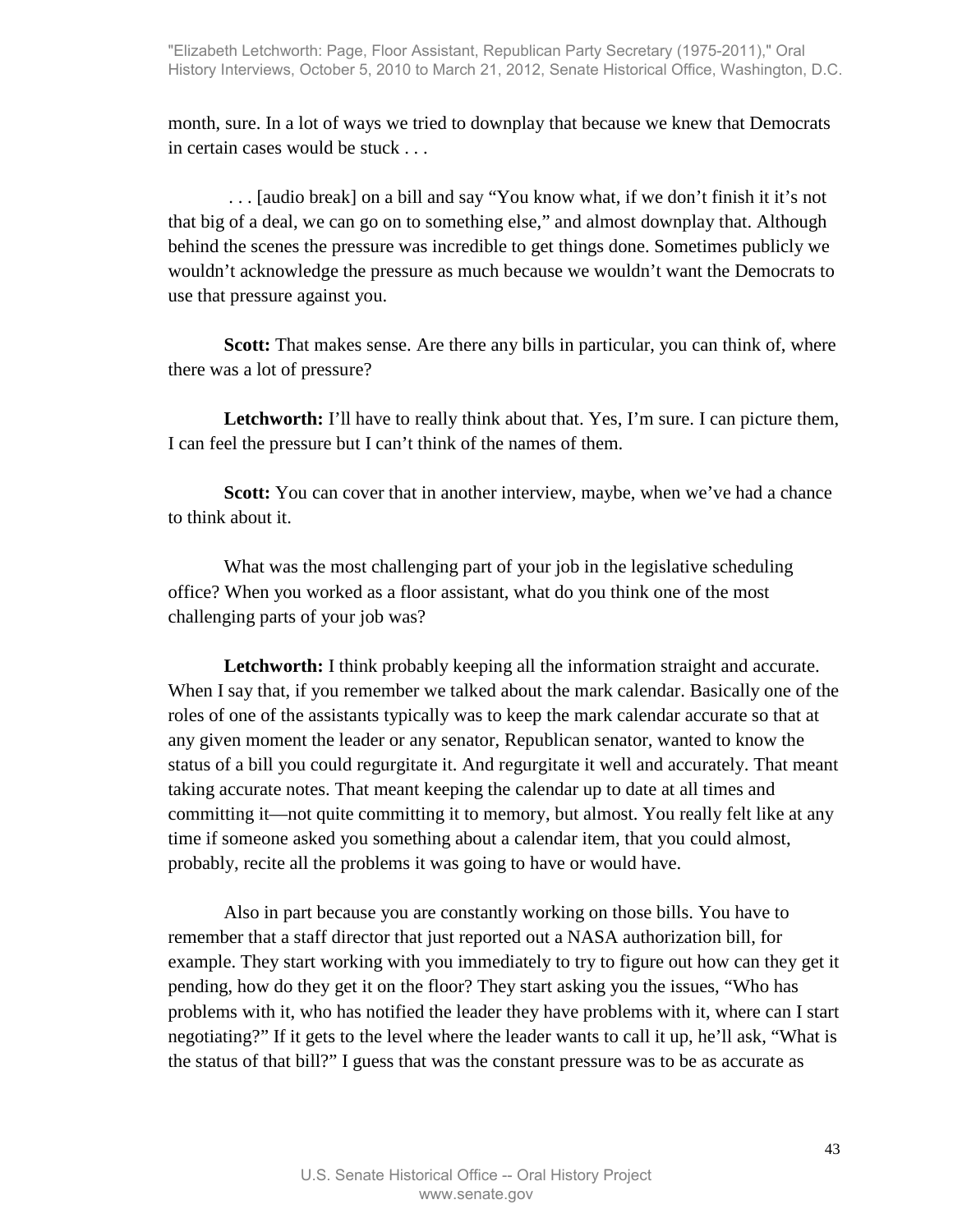possible and obviously not forget a hold, not forget somebody offering an amendment. That's an awful feeling.

We created, the legislative scheduling office created, its own checks and balances and it literally was checks—red checks on pieces of paper versus black checks on pieces of paper—to make sure that this note got transferred to this calendar. When a hold got removed, it got removed. We created sort of forms, if you will, they were literally forms that we created so that if somebody [who] answered the phone in legislative scheduling took a hold or took an amendment request, you had forms that they filled out and then whoever put it on the calendar had to initial that it got put on the calendar. That got filed. There was a file for every single bill on the calendar that included all the correspondence from the senators wanting to hold it, to offer amendments to speak on it. It also included the report requirement. If you remember, all bills that have reports, the reports have to be available for a certain period of time before the leader has the ability to call it up. So we had to log in, one of the functions of the legislative scheduling office is to log in the times and the dates of all those reports coming in. So every bill had a file . . .

. . . [audio break] when the ultimate question was asked by a senator or the leader "What is the status of a bill?" I could give them the best most accurate information.

**Scott:** Ok. I guess that must create a whole new problem, which is that you are inundated with paperwork all the time. Did you have a big file system in your office?

Letchworth: Yes, it was. [audio break] . . . calendar, business calendar. I basically carried around a notebook that had the calendar in it. The long form of what the calendar had on it is in the file cabinet. The letter to the leader may say: "Dear leader, I want to put a hold on the bill because ...." And it may be six paragraphs long. The only thing that would get translated to the mark calendar was a hold by so and so and I might put something, one or two words to make me remember what it is. The mark calendar was the cheat sheet for the whole file cabinet, if you will.

**Scott:** Did you also on your mark calendar note something that you brought up last session which was how serious that hold was? Did you keep track of that or was that more of a mental note?

Letchworth: It was both. I had a way of writing the holds on the calendar in my own cheat-sheet kind of way to give me an indication that this person was serious. He was going to lay his body in front of the train so to speak as opposed to a lesser one that really only wanted to be in the process. Just included in all the meetings and all of that versus somebody who was going to do everything he or she could to stop it. I had certain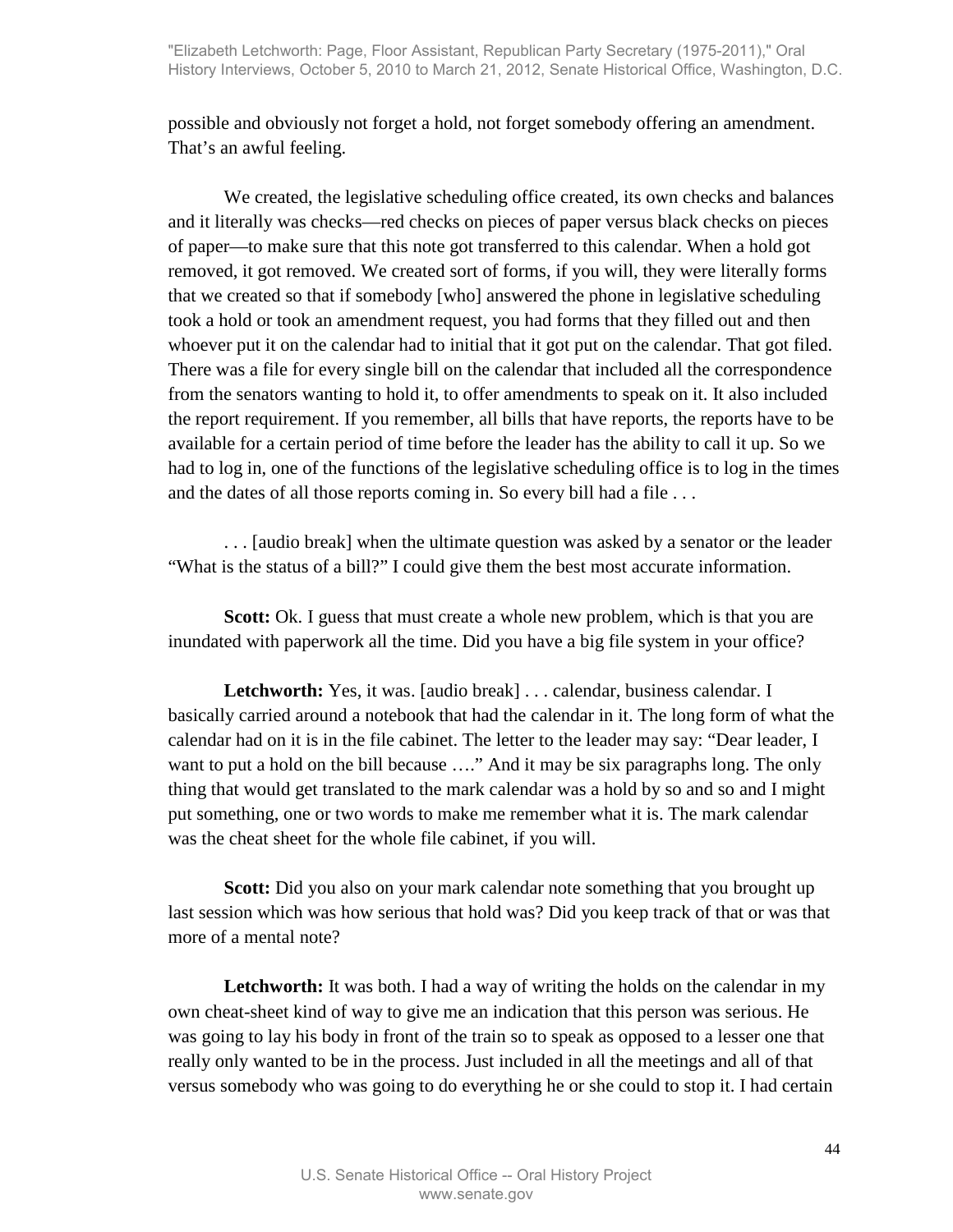ways that I wrote those holds differently so that I could then translate that to the majority leader in the most accurate way possible.

**Scott:** Did you keep more than one mark calendar? You mentioned [in the] last interview something like somebody was asking you to look at calendar five. Did you have more than one version?

**Letchworth:** No. We had the one version. Remember—We kept a duplicate mark calendar after the incident—remember when we talked about Senator Baker took the mark calendar home?

**Scott:** Right.

Letchworth: Right after that, within a week, we instituted a Xerox of the mark calendar. An intern or somebody every morning would take the mark calendar and Xerox it so that there was another one somewhere in somebody's desk somewhere. Otherwise the one that was being updated constantly was the one that stayed on the floor, usually in my hands or somewhere in the desk or around the desk. A lot of this communication happens during votes for example. Senators will come into the chamber to vote and all—

 . . . [audio break] fine with it, take my hold off. That document was changing all the time.

**Scott:** How often were you keeping the legislative scheduling office appraised of the changes that you were making? Was that at the end of each day?

**Letchworth:** It depended. Sometimes in the middle of the day, sometimes at the end of the day. We had forms, almost pad-like forms—

[Phone rings in Letchworth's office]

Let me grab that and get rid of it. Actually, I'm not, I'm just going ...

We had forms that we would fill out, releasing the hold, putting the hold on, that we kept in two to three places in and around the chamber so that if we got spoken to in the middle of a vote, a pad was either in reach or you would write yourself a note and within 20 or 30 minutes, ideally, you would write the note and have it taken down to the page, have a page take it down to the office, and then they would file it. The ideal system was that the file cabinet file of that bill reflected exactly what was on the calendar, just in longer detail.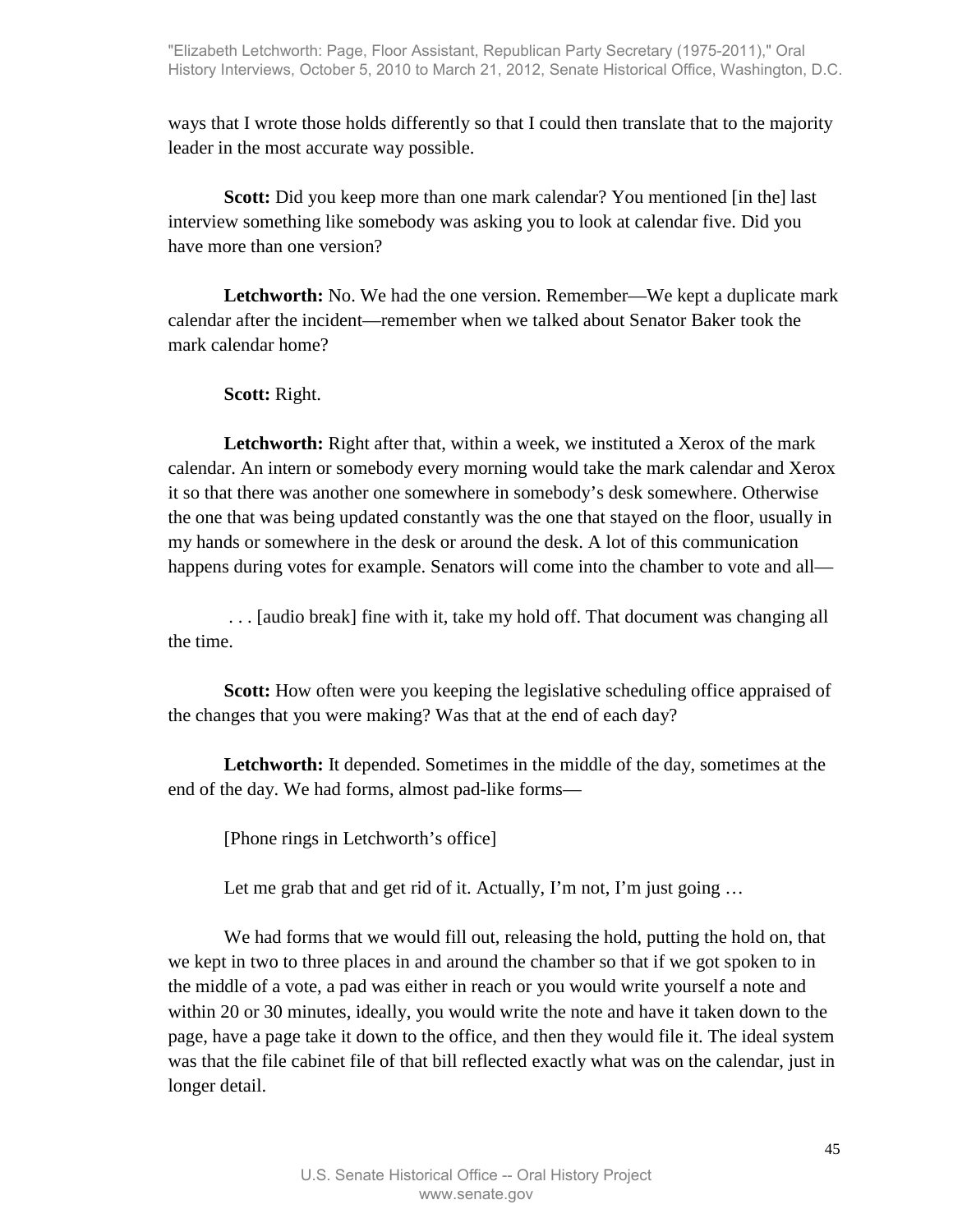**Scott:** This is all new, right? You instituted these programs with the advent of the office, that wasn't a procedure that they used before?

Letchworth: That's correct. That was not the procedure. If you remember, Dompierre one day handed me the calendar and went to an extended lunch and that became the norm. It all got [audio break] ever changing now as it needs.

**Scott:** Do you need to answer something?

**Letchworth:** No, no I'm fine.

**Scott:** Senator Baker retires at the end of the 98th Congress. Senator Dole is the majority leader for the 99th. With the 100th congress the Democrats gain the majority. I wonder how your position as a floor assistant, which was new to this Republican majority, how that changed when you became the party of the minority? Did it change?

**Letchworth:** It did. We've talked about this a little bit. The difference between the minority and the majority in these positions is huge as far as the amount of work you do.

Think about it. Let's just take scheduling a bill. You being the majority, first of all the majority has to give you the time slot. Then you've got to figure out can the chairman be there? You know there is going to be three or four amendments. You call those three or four amendment people and make sure they can all be there. Because as the majority you are not only going through the motions, you are making this whole play, if you want to call it that, or movie, occur. You have to bring the players along. You have to make sure that the movie moves along with the amendment people offering all of that. You can imagine that just to get a bill scheduled for a Monday, any given Monday, that could take several hours on the phone with people calling you back, and this, that, and the other. Let's say that you were successful in getting a particular bill scheduled for Monday at noon. You give the request to the Democrats that basically says I ask consent that Monday at noon the Senate turn to the NASA bill and all he or she has to do is find one big no, they make one phone call, they get a no, she puts a big  $X$  on it and gives it back to you and says, "No, it's not going to happen."

The workload is completely different. Your mindset is completely different. For the most part you are stopping everything whereas the year before you were driving everything. The role reversal is astounding when you have basically the same function. It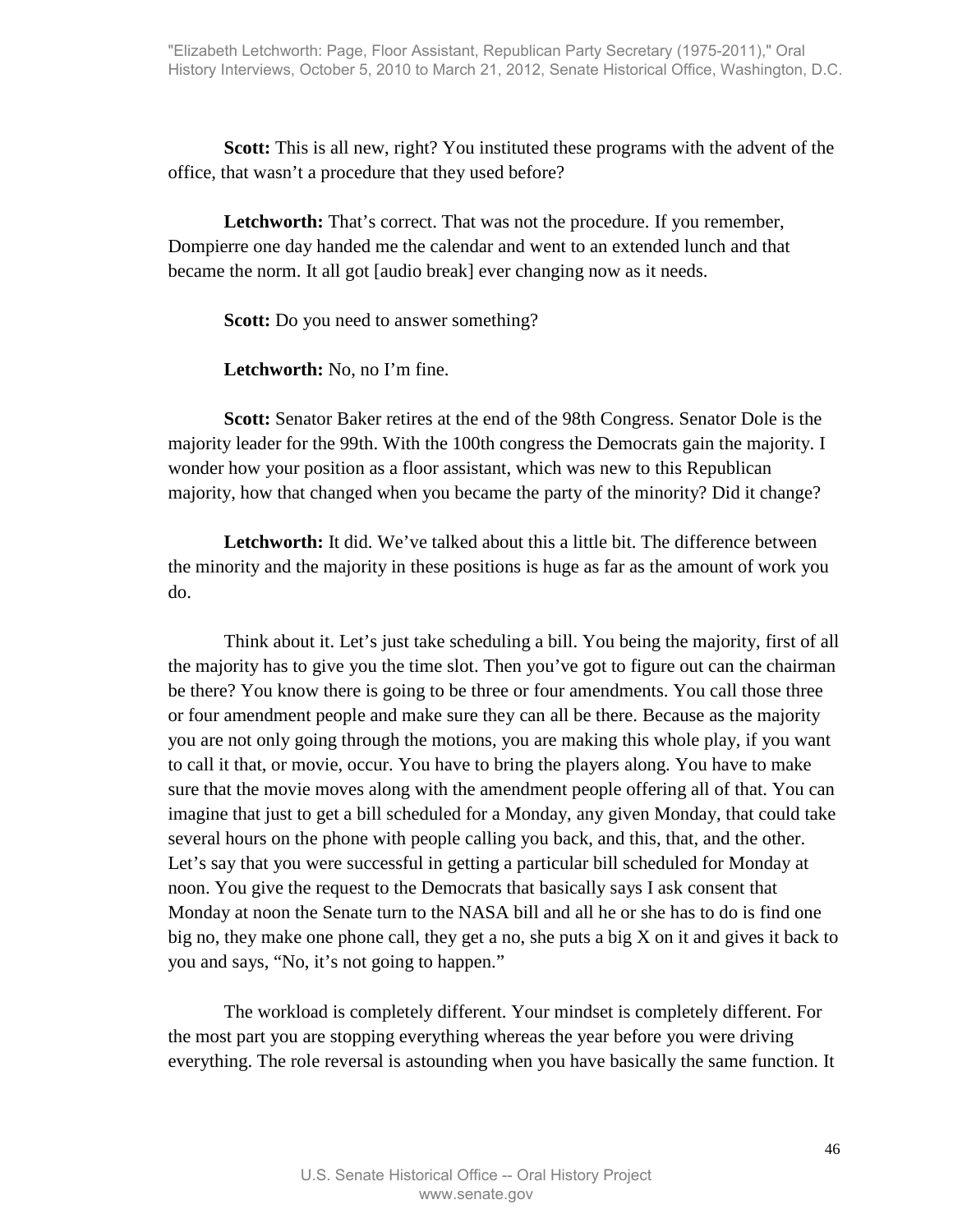looks like the same function, the job looks the same, but actually you are doing the exact opposite of what you did in the majority.

**Scott:** One thing that often fascinates and confuses people at the same time when they look at the Senate is the filibuster. I want to ask you about your experiences with it. As a legislative scheduler and as party secretary, how does the filibuster look to someone in the positions you've served in?

**Letchworth:** To me it always made sense because to me it always said that the Senate was designed not to pass things by bare minimums. You needed bipartisanship and the parties that do the best are the ones that do have bipartisanship. I can remember Senator Dole had a lot of friends on the Democratic side by virtue of him being the chairman of the Finance Committee for so many years. He just made a lot of friends through being the chairman and member of the Finance Committee. Senator Lott crossed the aisle very easily, for example talking with Senator [John] Breaux a lot and obviously they are friends because they now have a business together. You need that. You need to be able to reach across the other aisle and at least take the pulse of the other aisle even if you can't get the votes. Senator Breaux was always very good at doing that for Senator Lott. If we were confused as to whether something was going to go nowhere or how far it might go, Senator Breaux was pretty honest in talking to the leader and saying, "You know, if you did this it might go a little further," or "If you didn't do this it might help." Leaders that tend not to do that at all are going to struggle.

I think the filibuster represents that. If you choose not to do that and jam it through, 60 votes is a lot of votes to get. It is a lot of votes. If you think of welfare reform, that was 70-something to the 20s. The Medicare prescription drug thing, I'm thinking of the last big things that they did, they're all [audio break] so the filibuster to me has always been a good thing. What it says to people, what is says to members that have bills and legislation, we always used to tell them, you are smart to try to get a couple of Democratic co-sponsors. If it looks too Republican, then obviously you are going to have trouble ever getting that 60 if ever you have to go to that level. We always told members just assume that everything you do it going to need 60 votes. Look at it from that point of view when you are constructing it, when you are considering what it is going to include, when you are considering having a hearing, all of the steps, consider that this vote is going to need 60 every step of the way. How do I do that without compromising the issue, whatever the bottom line issue is?

**Scott:** How do you, as a legislative scheduler, how do you deal with a filibuster? If there is one, what do you do?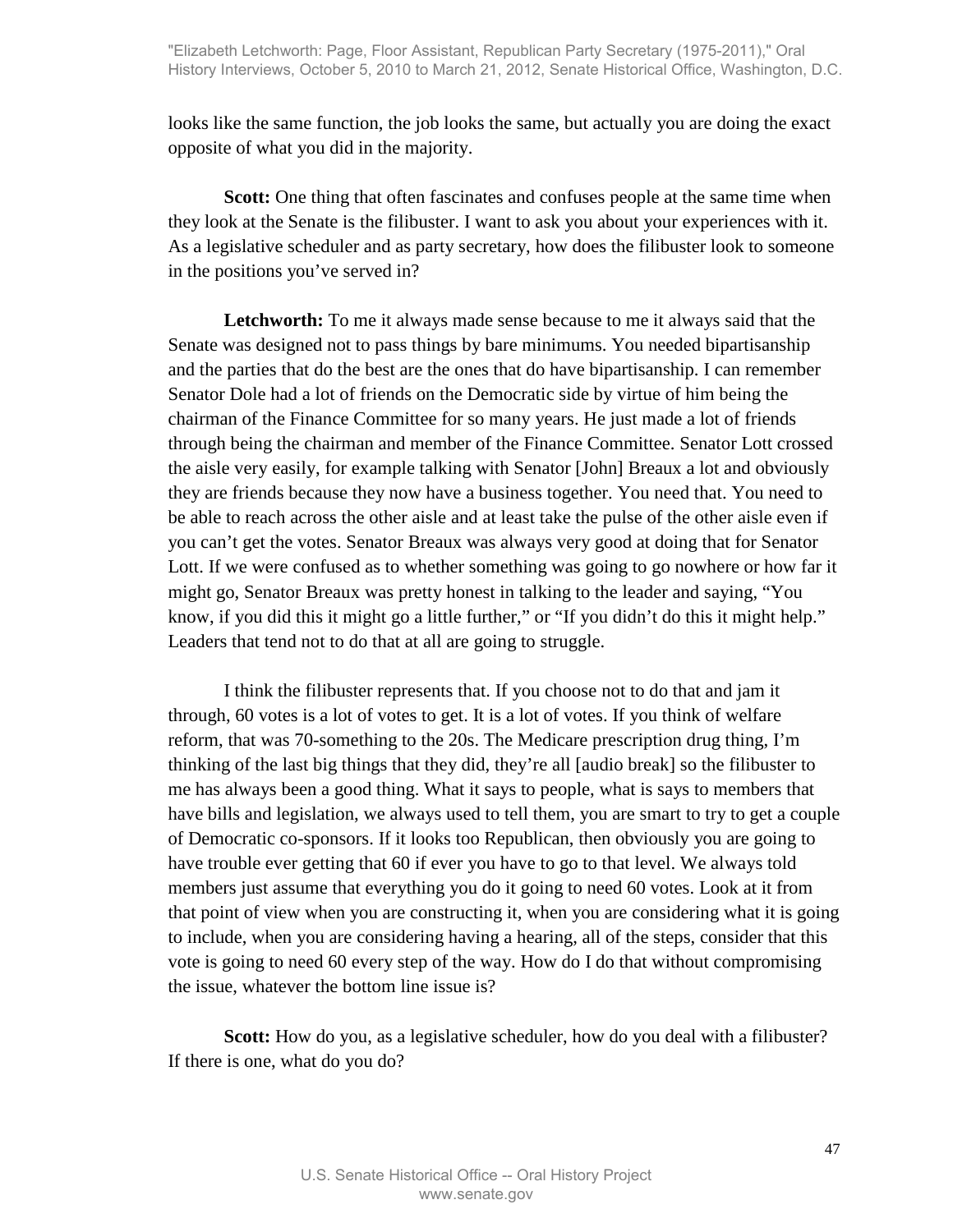Letchworth: I guess it depends on if you are in the majority or minority. Obviously if you are in the majority you try to overcome it assuming that the legislation is something that you are pushing. Overcome it means to try to figure out what is the biggest problem with the bill? Is there a way to change certain provisions to get a couple more votes here or there? Drill that down. In the minority you might want to continue to sustain the filibuster and in that case you make sure that nobody is drifting over to the other side. It depends. But the roles are completely different. One is preserving and one is to strengthen it.

Scott: As a legislative scheduler what would have been your role in, let's say when you are in the majority, trying to overcome the filibuster? I don't imagine you'd be speaking directly with Democratic senators. Would you be speaking with the Democratic Party secretary, how would that work?

**Letchworth:** The party secretary to a certain extent. It depended. You might have the chairman of the committee talk to them and say, "Where do you think we could pull a couple of Democrats?" Whatever the case may be. A lot of times the chairman or the bill manager will have a good idea. The staff director, who is the eyes and the ears of the bill manager, a lot of times he will know because he is getting ideas from the Democratic staff director who is working the bill on the other side of the aisle. A combination of all three or four of those positions if they get together and talk, more than likely they will figure out that there are one or two provisions that would bring one or two more senators or whatever you are working on. If you want to bring them over to the right side or if you want to make sure they don't go there. That's how you figure it out because they are the core of what is going on with the bill.

**Scott:** Would you be in on those meetings or would that information just come to you after the meeting had occurred?

**Letchworth:** [Audio break] . . . more to it than you a lot of times send somebody like the assistant secretary or in my position in legislative scheduling, somebody to get the feel of it because then you want to be able to report that back to the party secretary so the leader says, "How's it going?" And the party secretary has the best idea saying, "It's going well. The meeting went well," or "It didn't go good at all." You also find out in the leadership that the chairman or the bill manager typically tells you what you want to hear and that gets confusing to a leader. The reason that a bill manager or a chairman typically will tell a leader what they want to hear because—the leader has a certain time slot for example, for a certain bill. If he comes to the chairman and says, "How's it going," and the chairman honestly tells him, "I'm stuck in the mud and I'm never going to get this bill done in five days like you wanted," the leader is going to consider doing something else.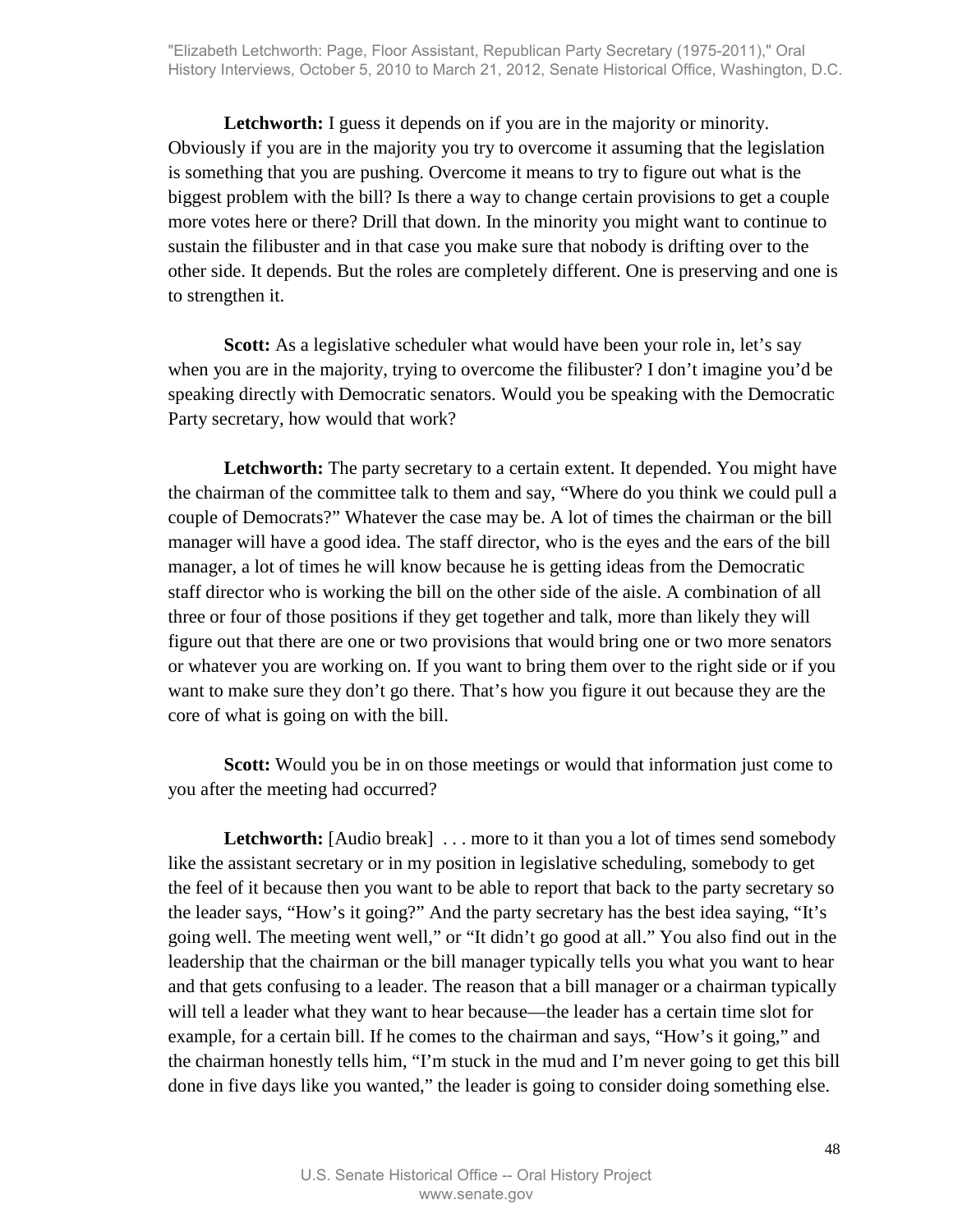The more logical thing for a bill manager to say would be that it is going well, "I'm doing well, we're chugging along." The leader more than likely will find the party secretary and ask, "How is it really going?" And the party secretary would tell you, "It's going horrible. We may have to figure out what you want to do for plan B." This is all in an effort, not to discredit the chairman, but you also don't want the leader blindsided in five days, he hasn't done anything and he promised somebody else something in five days. There is a lot of that going on. The more meetings that a party secretary can go to or somebody from the floor staff can go to and get the real scoop because the chairman is going to tend to tell the leader more what he wants to hear than what sometimes the truth.

**Scott:** One big change that occurs in the Senate during the period that you are in the legislative scheduling office is the introduction of television into the Senate Chamber. We usually ask people about this as part of our interviews because there was a lot of controversy at the time when it was proposed, about the impact that it may have on the Senate proceedings, collegiality, and things like that. From your perspective as someone who had been there before the introduction of television and someone who was there long after, what do you think of it? Did you notice a lot of changes as you were moving about on the floor? Did it create new scheduling challenges for you for example, because members wanted to have so much time during a certain period of the day when they could get up and talk?

Letchworth: The scheduling conflicts didn't seem to be that different. There didn't seem to be a lot of time differences as far as floor time. The quality of the speeches—I remember a lot of debates, especially in the cloakroom, about people worrying about the quality of the speeches. That they would go down or that they would change. Initially, I thought—I didn't think that either would happen.

In hindsight, looking at it, the whole quality of the Senate changed to a certain extent. It changed in a real simple way. A quick story. It used to be that you could sit on the floor and learn just about anything you wanted to learn about a specific state if you listened to enough of the morning business speeches. You would learn about the Boy Scout group from this little town or something from this little town. You got the flavor of all 50 states. Slowly that stopped happening. I think it was because staffs, in part, press secretaries, staffers, decided that if members of Congress were only seen as the small town guy that only talked about the Boy Scout group, that he couldn't be taken seriously. They had to latch onto bigger national issues because a bigger national issue got you on the news. If you stood up on the floor and started talking about the Russians doing something, you would probably end up on the news. If you stood up on the floor and talked about your Girl Scout group, you probably aren't going to end up on the news. It didn't take long for staffs to encourage members, "Don't talk so much about the Girl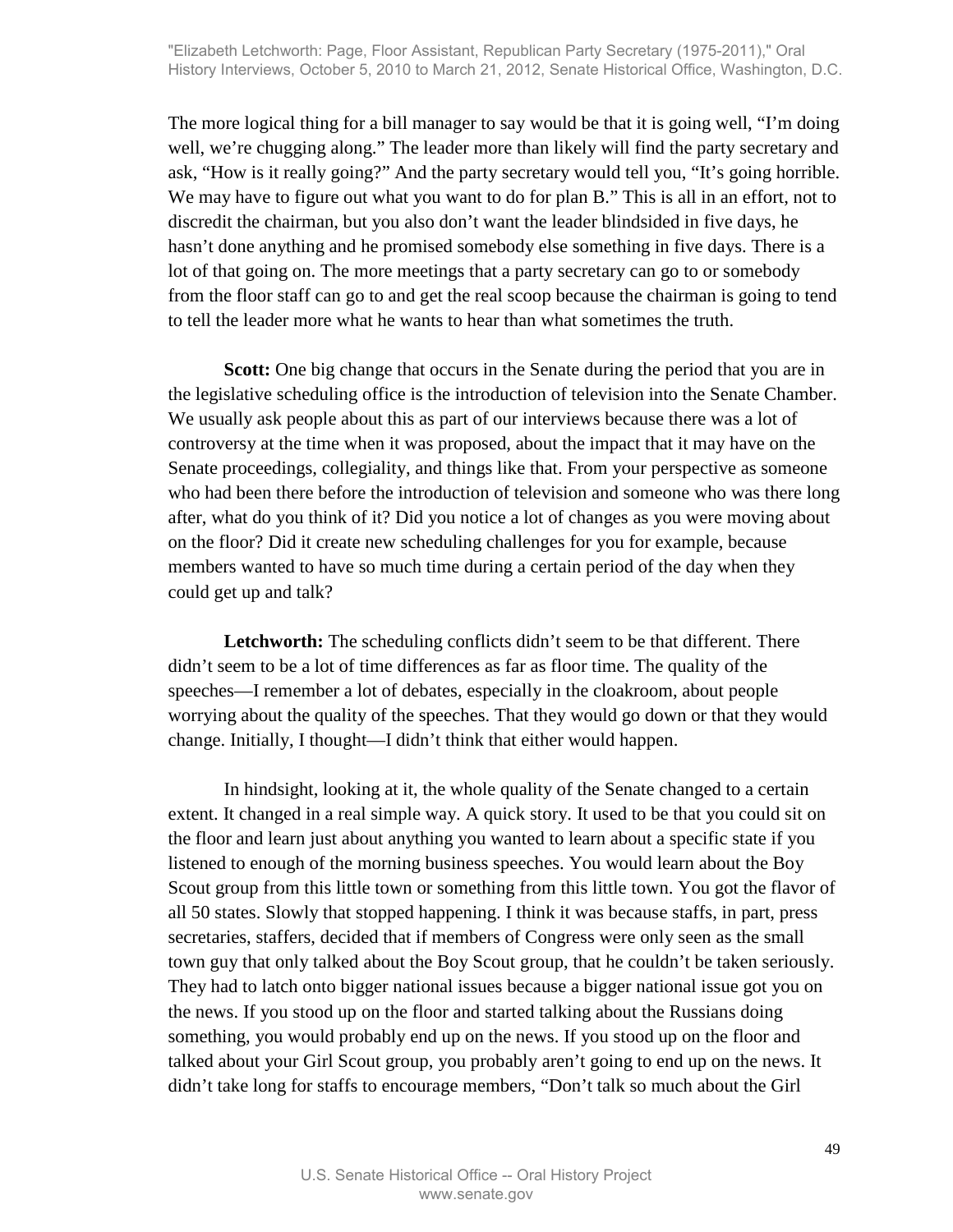Scout group. Why don't you start talking about Russia more?" Obviously, we're making that up. You did lose the flavor of the real member of Congress to a certain extent.

From there you ended up having spin machines created. If a senator realized he got some big press with a speech he made on the floor, then he's going to tend to do that more. Before he knows it, he's going to forget that he had a Girl Scout group in his home town. Now his sights are bigger. It did that. Whether that was the intention or not, clearly that wasn't the intention. The intention was to move into the 20th century, but that was the fallout. I don't know how you could have avoided that unless we restructured the day so that there could be a certain amount of time where it was okay to talk about the Girl Scout group, that's what you were expected to do. But we didn't do that. Morning business was morning business and the ones that made fire and brimstone speeches are the ones that got on the news. Therefore, those speeches started showing up and you lost the quality of the speeches.

**Scott:** There were many more props too, on the Senate floor, with the introduction of television?

**Letchworth:** Absolutely. The chart wars and all of that became a whole underground business, making the charts. Again, that also created the spin machines that now existed in offices that didn't use to. You have professional press, PR, media people that work in these offices now. They wouldn't have spent five minutes in a senator's office back in the day. There was no need for them [and] now their staffs are stacked heavily that way. That is all due to TV. I don't know how you could have avoided that. And then you add on to that the 24-hour news cycle and just about any member of Congress knows that at any given time if he gets on the floor and wants to say something outlandish, he'll make the news.

**Scott:** Oh yes, for sure.

Letchworth: It's almost like TV and Congress has become the prop for them to a certain extent. They learned how to manipulate it.

**Scott:** Do you think it has been a good thing overall? What's your take on it?

**Letchworth:** I think basically it's been a good thing. I think it would have been nice to foresee some of the issues like the one we just talked about. What happened, in my view, when members of Congress stopped talking and stopped reporting on the little town stuff, we as the American people started to feel [unintelligible], we started to feel a little, "Well, he doesn't care anymore because he used to talk about the Girl Scout group,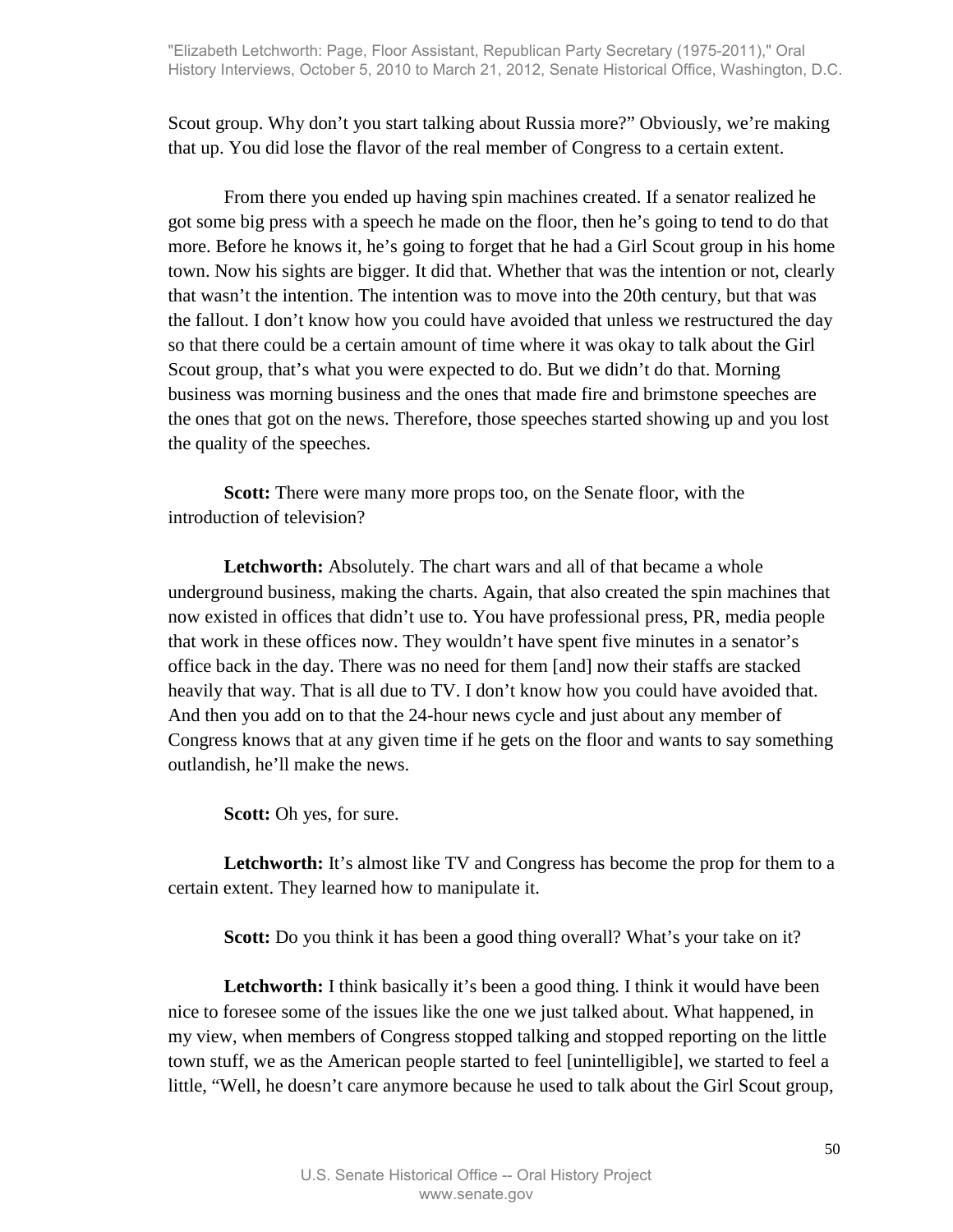and he used to do this. But he doesn't do that anymore, he doesn't care." That started this disconnect, which I think is so huge now.

So if we could have addressed, and again, you know how the House has their one minutes? Their one minutes are always at the end of the day, nobody pays any attention to them, but that's typically where you can learn about a Cub Scout group or a Little League baseball team. I almost wish the Senate would have done something like that so that we didn't lose that disconnect. You could become a hero of sorts if you participated in those nightly. Instead, now, if you were to come over every night and talk about your Little League team, at some point people would start laughing at you. That's a shame. But they really would. I wish we could have created something like that, a period in time—I don't know what you would have called it—where that would have been its sole focus. Maybe folks would have tuned in earlier and been more encouraged about members of Congress. Actually that's not something you couldn't institute now [unintelligible] to bring that disconnect back. It used to be that members of Congress went home and the way you knew them was through town fairs and parades and all of that. Now you know them on TV and you feel like you don't know them at all because they don't talk about the little stuff anymore.

Yes, it's been a good thing. It was something that had to happen especially, you know, the European Parliament was about to do the same thing, so it had to happen. I just wish we could have—you know, hindsight is always 20-20 but I wish that we could have thought of a few things like that—the disconnect wouldn't have occurred in such big leaps and bounds, in my view.

**Scott:** There was a trial period before it went live. It was closed circuit right here in the Senate. That's when Senator Dole was the majority leader. Was there any talk in the cloakroom, or anything, were people really concerned? How did people feel about what was happening? Was there a lot of talk about it, or did people just feel like it is inevitable?

**Letchworth:** Everyone had pretty much decided it needed to happen. The biggest concern was, will it be done fairly? There was a lot of concern, will the cameras zoom into my bald spot? Will they show an empty chamber when somebody's talking? Obviously the camera has the ability to paint whatever picture the cameraman wants to paint. It needed to be as nonpartisan, as apolitical as possible. An awful lot of the debate was on that.

An awful lot of—or some of the debate was about how is it going to look? What does the backdrop look like? It was, I can't remember how many years later, they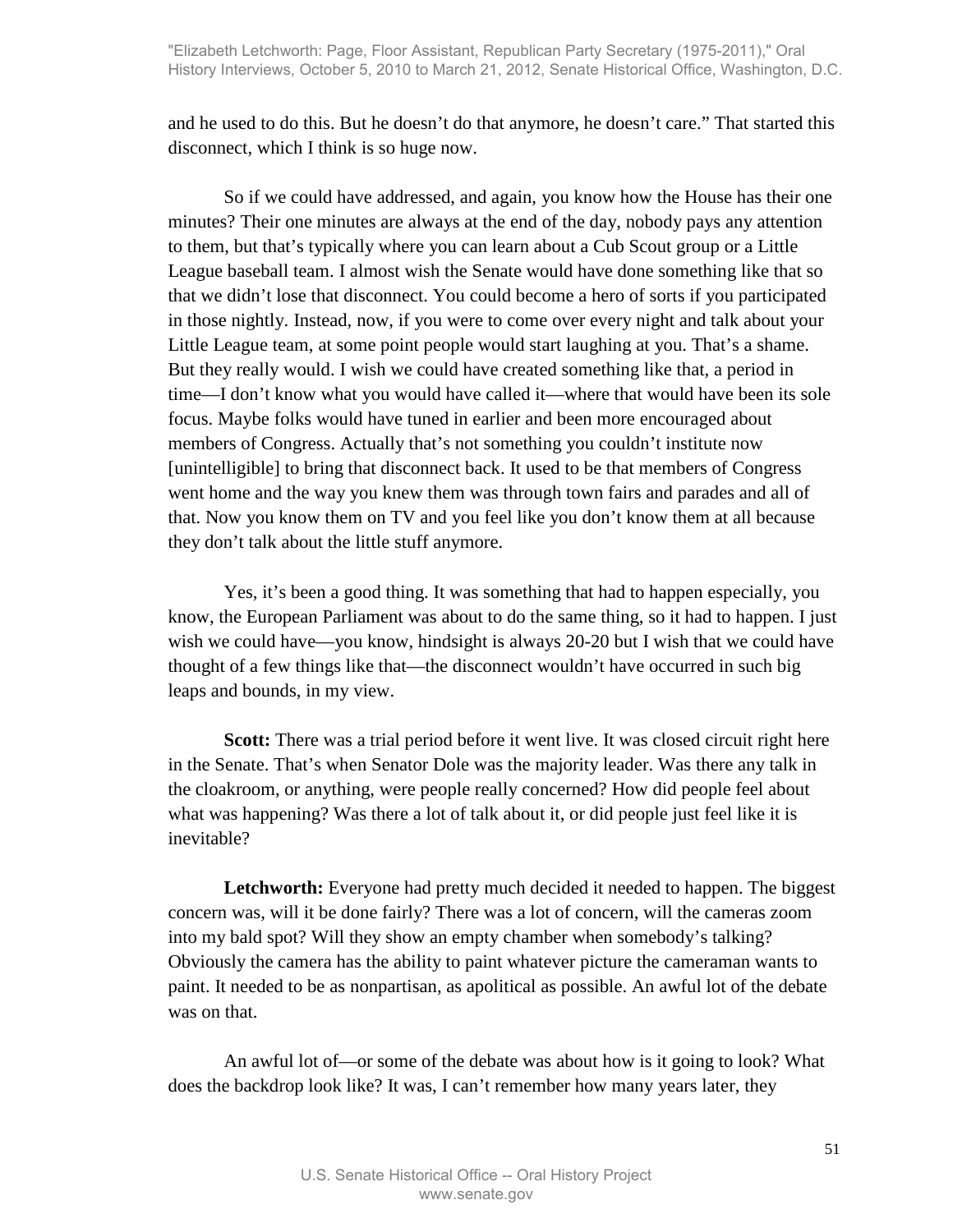changed the backdrop. It used to be just yellow walls and then it became something with some pattern because it looked like they were standing in front of a prison, somebody said at one point. There was a lot of talk about that. But not really, "I don't think this should happen. This is going to be the ruin of the Senate." That really wasn't the theme. I don't remember that necessarily happening at all. Everybody just assumed.

**Scott:** Senator Dole supported it. He thought it was a good idea.

Letchworth: Yes. I think most people realized it was what needed to happen. Let's just make sure we do it right and we do it correctly. And really, for not having much guideline, I think they did a fantastic job. Because C-SPAN has been pretty right on from day one with how it's all been handled and how it's all been displayed. Every once in a while you would have a senator or two call into the cloakroom and complain about the camera angle or complain about this. And we'd have to call down—the cloakroom had a direct line down to the recording studio at one point, I don't know if they still do. We would call down and say, "They are saying that you shouldn't …" or whatever. But that actually lessened pretty quick. There was a little bit of a flare up every now and then but basically that didn't happen very often. I was very impressed that they did it right from the very beginning. As far as I can tell it's been pretty much right ever since then.

**Scott:** Abby Saffold talks about, in her oral history interview, she talks about the fact that once people started watching C-SPAN it created this whole new audience of people who were avid C-SPAN watchers. They would often get calls in the cloakroom: "What are you guys doing? I thought you were bringing this bill up, when's my bill coming up?" Some of them were concerned citizens, some of them were lobbyists, people who had interest in the things that were coming to the floor. Did you notice that type of uptake in interest and in calls to the cloakroom?

**Letchworth:** Absolutely. You knew—it was almost like it was the birth of the political junkies, only it wasn't the birth of them, it was the awakening of them. Now they could watch it in action. They wanted to know what was going to happen, too. They wanted some education. They wanted some Senate 101 or House 101. There was a lot more of that pretty quick. That, of course, also evened out. But initially, yeah, there was a lot of that. It was interesting, it was really interesting, especially when you find out that this little old lady had been doing what she could to follow Congress all these years and now she loves it and she's in Oklahoma. It's just interesting to see how much the legislative process is very interesting to so many people that you just never would have guessed.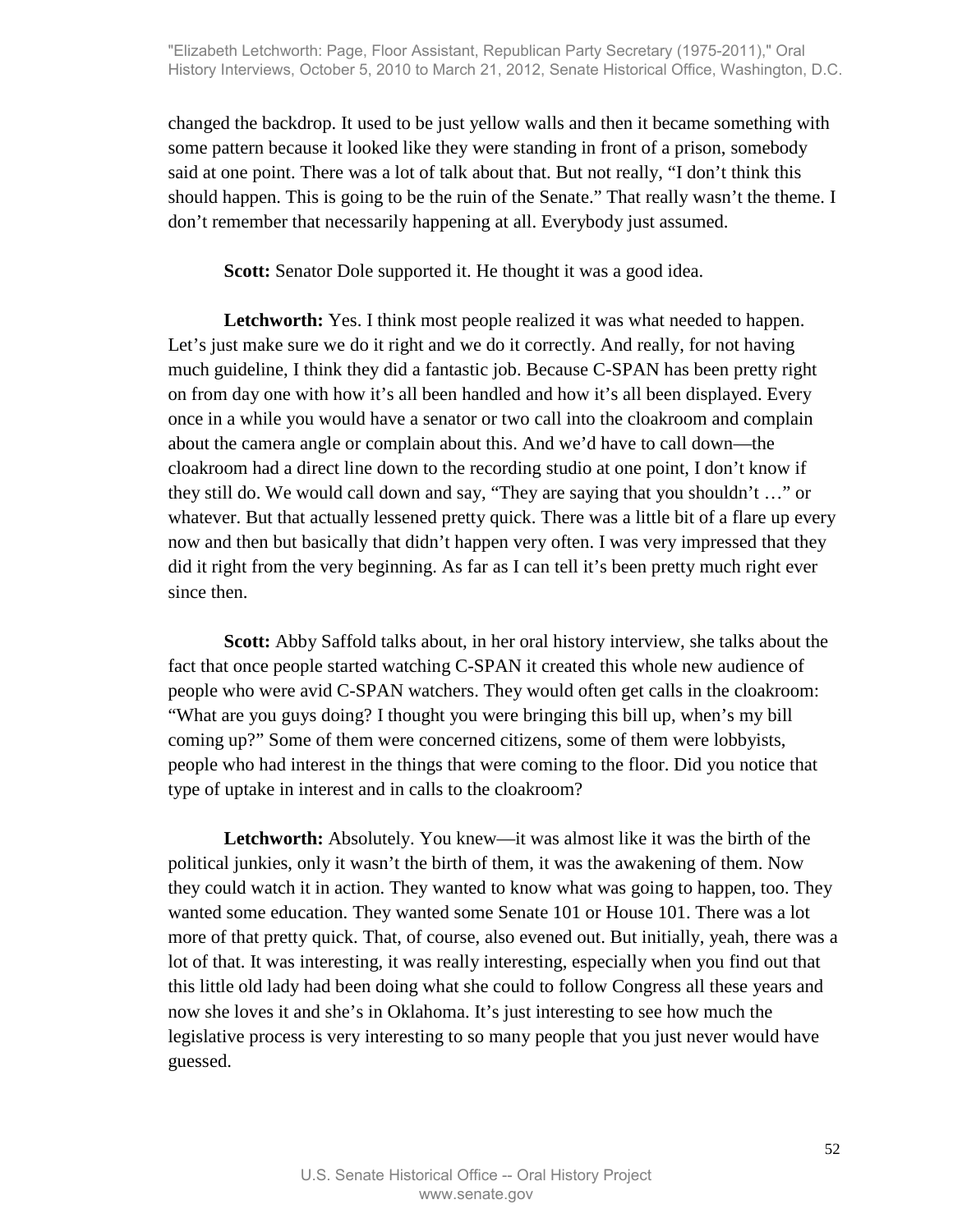**Scott:** And it created a whole new host of challenges for some Senate offices because they had to try to explain this process to people who were watching it on TV and uncertain about how some things work. Like the filibuster, for example.

Letchworth: Exactly. And defending, I mean, it's a lot of defending it. If you didn't do it correctly you could leave a disgruntled constituent even more disgruntled. A lot of offices tended to flick those kind of things to the cloakroom. I don't know if that's because they thought we had all the answers, necessarily, other than they knew that we answered them often and we had a better pat answer than they would. A lot of offices got in the habit of sending those type of questions to the cloakroom. Also the caller felt like he or she was—this was a big deal. "I'm Miss Big Britches because I got to talk to the floor." I can remember hanging up from a couple times thinking, I bet that is going to be their dinner conversation. "You're not going to believe who I got to talk to today." So it was kind of neat in that respect.

**Scott:** That is really cool. It's a real connection with people.

#### **Letchworth:** Exactly.

**Scott:** What are the circumstances that led you to become party secretary? What happened in 1995?

**Letchworth:** I think I know. I could ask Senator Dole, I guess, but I think I have a pretty good idea. The Brady bill was one of the defining moments in his mind about me. There were a couple of other instances like that where the Senate was really stuck in the mud. We were stuck in the mud over one particular thing or the other and we were just not getting anywhere. I gave him an answer that he liked or gave him an avenue that got him out of the problem. I can remember him specifically talking to me afterwards, especially on the Brady bill, for example. In another example, we created what is now done a lot, a correcting resolution because a bill that we wanted to get done had some problems in it and we couldn't pass it the way that it was. But it was a conference report and you couldn't amend it and how could we get past that so that we could declare the victory by passing the conference report but clearly there needed to be changes. I came up with "Why don't we do a correcting resolution." We—

#### **Scott:** What is that?

Letchworth: That would be a resolution—it's a concurrent resolution which is the little bit of the challenge of it. It basically corrects the enrollment of the bill. So you pass a Senate concurrent resolution that says in a particular bill we are going to change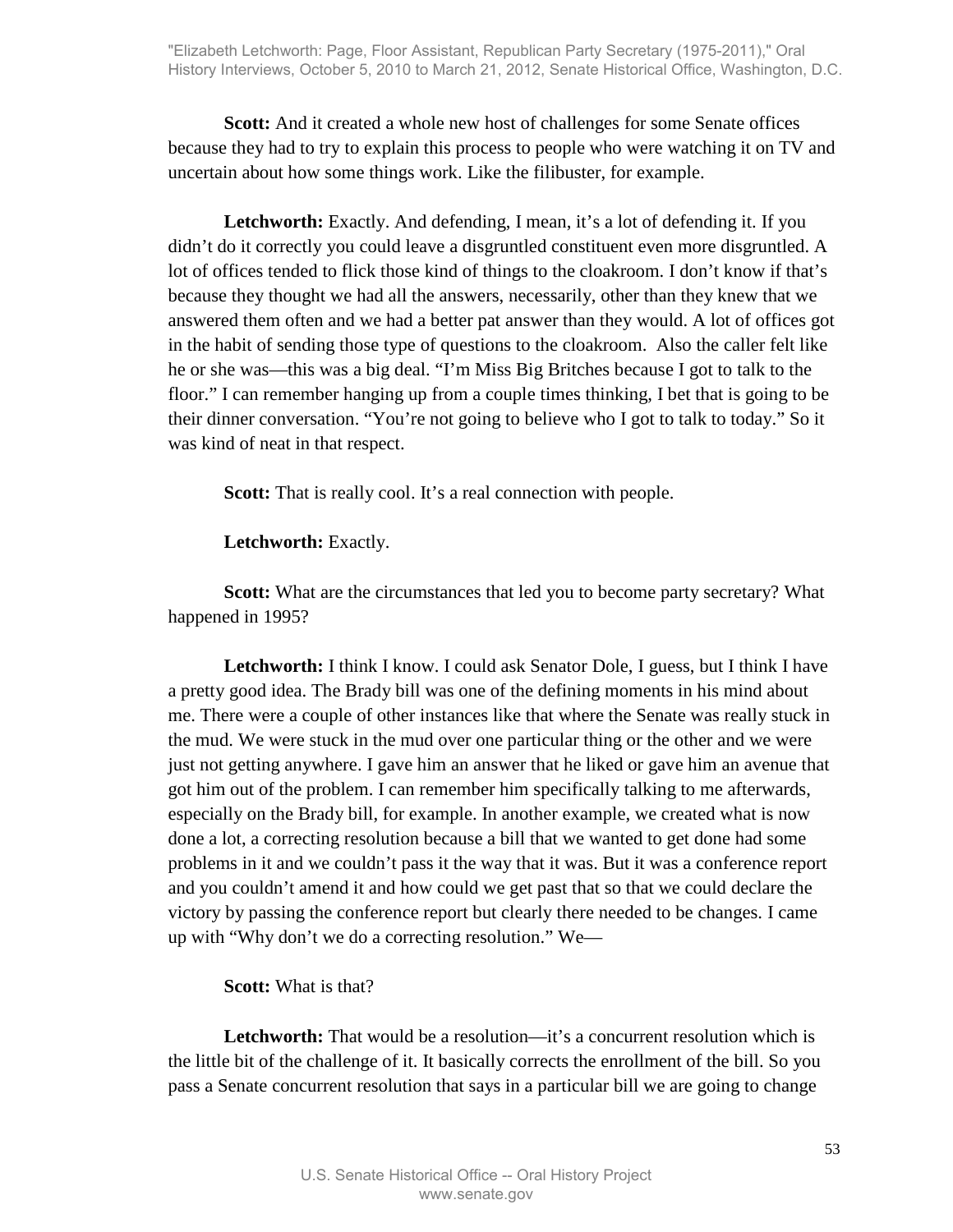the first five lines to mean this and you pass it. You wait for the House to pass it and therefore the enrolling clerk has changed the bill. Now you pass the bill in the way it needed to be changed. That was one of my brain childs that I think put me a little more on Senator Dole's radar screen for this position. There were a couple of instances like that over the years. It wasn't anything that happened at one particular time. I think it was several instances like that over the years. When it came time for him to appoint and choose a party secretary, I was lucky and blessed that he called and chose me.

**Scott:** Did you have to think about it at all?

**Letchworth:** I did. He called the house and I didn't believe him. I shouldn't say I didn't believe him. Basically I almost said, "I don't believe this, you'll have to tell me this in person." He said "Come in the office the next day." I did. I came in the office the next day and he formally offered it to me. Now it wasn't quite that harsh, but I basically said I want to see it come from the horse's mouth. So I did. I came in the next day and we had a meeting and he laughed and said, "I didn't think I had to tell you in person but I guess I had to tell you in person!" It was a little comical.

**Scott:** You had been working together for some time at that point. You had really gotten to know one another.

**Letchworth:** Exactly. It was almost in jest but I really did want to hear it from the horse's mouth. That's what happened and it was a wonderful experience.

**Scott:** Maybe you can say something about the challenges of the Brady bill.

**Letchworth:** I'm going to have to go back and do a little research on that because I can't remember the provision that stuck us so badly. There was a particular—and if I'm not mistaken. I will go back and research this. It had something to do with registration, the timeline of the registration.

**Scott:** Maybe we can talk about this next time.

**Letchworth:** Ok, that sounds like a plan.

**Scott:** He asked you to be party secretary. Then you're elected by the rest of the party caucus.

**Letchworth:** During the leadership elections, which are occurring this year on the 16th, typically they occur in the middle of November. After they go through the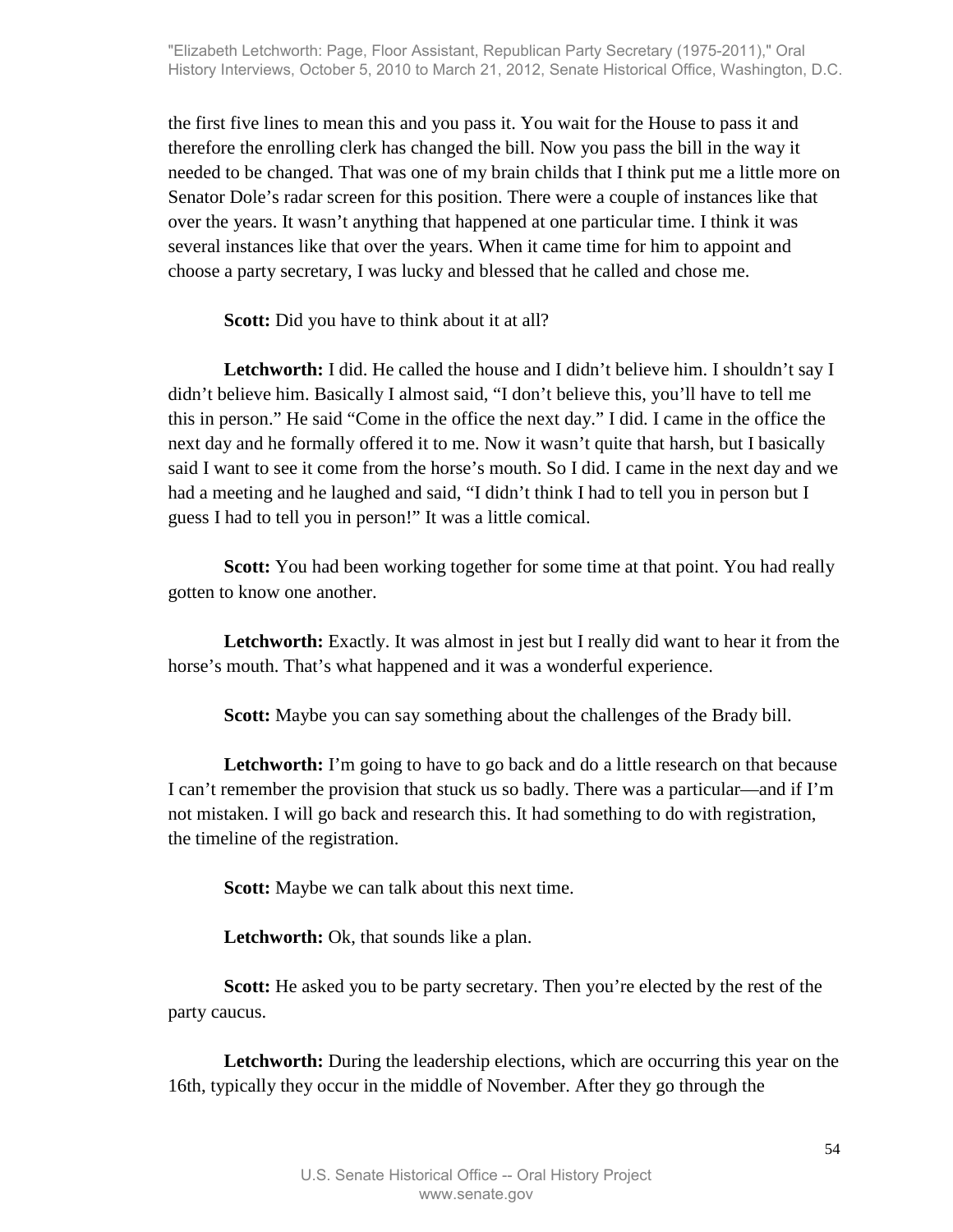leadership election, they go through the party secretary nomination process. Typically it's whoever the leader wants. He'll make a brief statement as to why he thinks this person is good and it's almost like a pro forma vote. And then, of course, the full Senate votes on it. But again, it's almost a pro forma of sorts. You do have a resolution passed electing you. But I don't remember any scenario where there has been a party secretary elected that the leader didn't want. Nor was there ever really a challenge. It's really sort of a *fait accompli* once the leader appoints you or asks you, then the rest of the Senate follows suit.

**Scott:** Right. But it's a great honor, particularly because you are the first female Republican Party secretary.

Letchworth: That's correct. It is a great honor. To me it was a huge honor having been the first woman. It was a big deal being the first woman in the cloakroom, although that didn't make any waves with anybody. It was a big deal for the cloakroom to handle that at the time. This was not as big of a deal for the whole Senate to handle because Abby had been a party secretary and there were more female senators, but it was a big deal. I felt it to be a real honor, especially for Senator Dole to have asked me. I really felt like that was a huge honor.

**Scott:** How would you describe the role of party secretary?

Letchworth: I have to say that it's probably one of the most unique insider jobs that nobody knows anything about. You fly so underneath the radar and it needs to. It really needs to for the obvious reason, and we talked about this earlier, that personalities that you would have to deal with but with the responsibility but also your relationships. You need to have very secure relationships with as many members as possible. And as many as you can across the aisle, which is always helpful in the Senate in general. If you appear to be somebody that is in the news all the time or appears in press releases then the obvious leap or thought process for a member of Congress is: "I better not tell Elizabeth because it might end up in the press."

I always had a very strict rule that I didn't talk to the press, at all. Not even about what the schedule of the Senate would be. I didn't ever want to be quoted, even something as mundane as, "The Senate is going to be in at two o'clock on Monday. That's what the Party Secretary Elizabeth Letchworth said." I didn't want my name attached to something as simple as that or as basic as that because I was afraid members of Congress would think, "She is getting pretty comfortable talking to the press." And then make that leap that whatever they would tell me might end up in the press and therefore they couldn't share that with me. The less they told me, the less the leader knew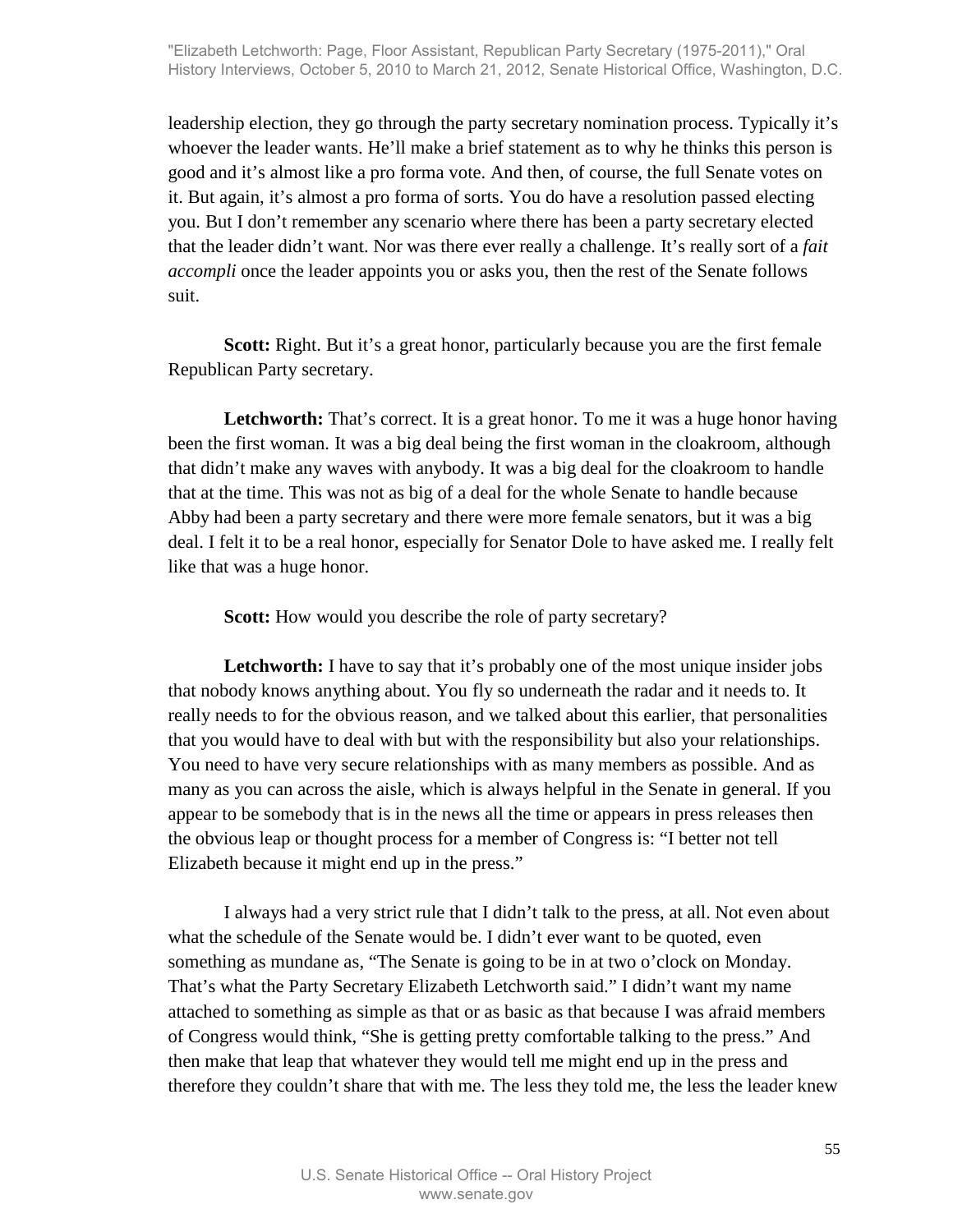and the less the leader was educated and could be blindsided and that didn't seem like a good thing for the leader or for the [unintelligible]. It's probably the least known job in Washington with the responsibility that it carries.

**Scott:** I agree. The most famous example is Bobby Baker, Lyndon Johnson's party secretary, and he only became famous when certain things came out about his activities. It is one of those roles that has incredible responsibility in terms of moving things through the Senate. And yet, you're right, few people know anything about it.

Letchworth: Right. Again, it's the nature of the job that it stays that way. I would worry if you got a party secretary that did end up on news programs on Sunday. I would think that party secretary would not be a good one, would end up not being effective at all, for all those reasons we just talked about. They need to be as anonymous and as behind the scenes as—I think we talked about it in the first interview—the guy that turns on the light in the refrigerator. You never know who it is but you rely on it that it always comes on. That's what I see the party secretary as being. It always gets done, you don't know how, it just gets done. Of course the leader is the how and the leader is the face. You do have incredible responsibility and there's a lot of reward to it. There's a tremendous amount of reward but it's a personal reward. Obviously you don't go out and celebrate with the bills that are being passed. Rarely are you invited to that kind of thing, and you understand it, in part because once a bill is passed and there might be a celebration party in such and such office, you're back on the floor moving the next bill. It just keeps going for you. It just keeps going and going.

I thought it was a wonderful job. I think the position is incredible. Even though it has changed and evolved and morphed, it basically is still the same [unintelligible] that it was designed to do when it was designed 50, 60 years ago.

**Scott:** I think a theme through our conversation so far has been the demanding nature of the jobs that you've held. You are there first thing in the morning and you often don't get to go home until the very last person leaves. This brings up the question: How do you manage, how do you schedule a personal life outside of the Senate when you have such an unpredictable work schedule?

Letchworth: It is very hard. Basically, it's next to impossible. You need a very, very understanding spouse. If you've got children you need very, very understanding children because you are going to miss just about everything that could possibly occur in a child's life. Obviously the Senate hours are so crazy. It's very difficult. You tend to live for the recesses. You tend to try to go back to some normalcy during the recesses. Which is why when Senator Baker instituted the three weeks on, one week off, that was so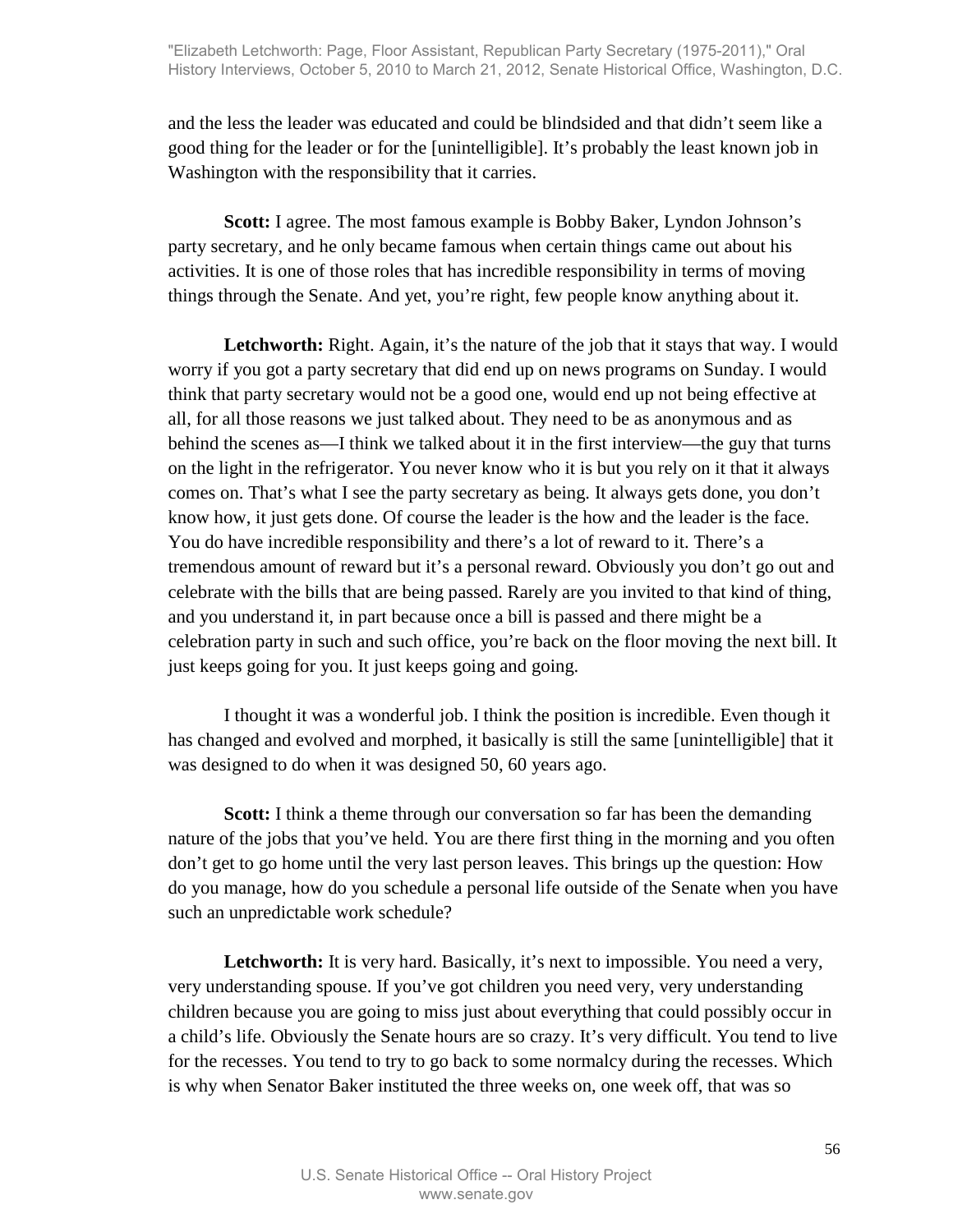welcome. You at least had something to look forward to. If you think about it, too, if you work on the floor and you are confined to the floor hours, doctors' appointments can't even be made. The washer and dryer can't break. You know what I'm saying? They literally can't. So all of that gets crammed into the recess time. That is where you reconnect with the world, with your family.

**Scott:** I thought it was interesting that both you and Abby Saffold, the first two female party secretaries, your spouses were also Senate staff. I wondered if that helps in some way because at least they understand the schedule and the demands of the institution.

Letchworth: It does. To me it helps a tremendous amount. If you have children involved, then you've got orphan children. That wouldn't be a very good thing. Seriously though, it is very helpful. Also the recesses are different. If you think about it, a lot of the recesses are around holidays but some of them are around nothing. Who gets a week off for Columbus Day? Not the average person. But if the husband and wife do then you can take a pretty nice vacation. You know if you say Veteran's Day, nobody gets a week off for Veteran's Day but the Senate would typically. You see what I'm saying? So it's helpful for that reason too.

**Scott:** But even in that way, would you really, as party secretary, be able to take and enjoy a weeks' vacation like that? I would think that you have things going on that you are attending to.

Letchworth: You do, but you'd be surprised how slow the job is once the Senate goes out. All the players go away. If all the players go away, it depends on the leader. With Senator Dole he didn't tend to travel as much. He tended to be around a lot during recesses and tended to call meetings. Senator Baker not as much. Your recess was your recess for him, to a large extent. Senator Lott, a little different. It just depended. You could easily take several days off and it would be completely understandable. You have to understand that you were always a phone call away from anybody. That was ongoing all the time, especially as you got closer to recesses and as you got closer to coming back the phone would be ringing more at night: "Do I have to come back the first day? Can I steal an extra day? What if I try to—? " You started to get all of those kinds of things. As long as you could take the phone calls and get the answers, nobody seemed to have a problem if you took two or three days off, or took a week off.

**Scott:** Okay. How do your responsibilities change when you become the party secretary? It seems like you've been doing a lot of these things already in the different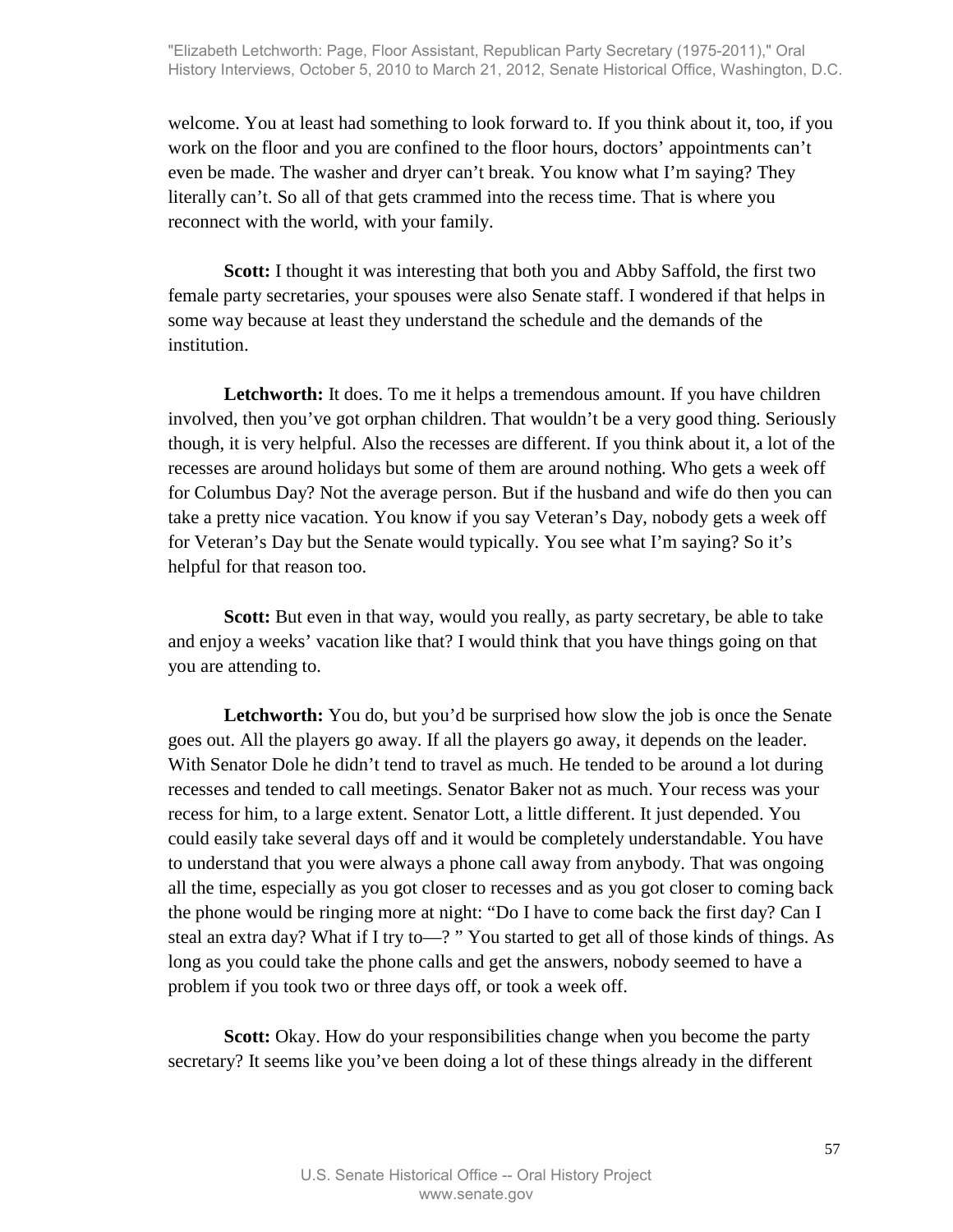positions you've held. Is it just times 100 when you become the party secretary? What changes?

Letchworth: It is times 100 and all the responsibility is on you. It is definitely times 100 and then the responsibility and all the blame all comes on you. You may still run around and get a presiding officer because the staff can't find somebody. You may end up pulling somebody out of the dining room. But the responsibility of having that chair filled is now completely yours. The leader is not going to go find your third assistant. The leader's going to find you and scream at you if there's nobody in the chair. The person in the chair is saying, "I'm going to walk out" and you need to adjourn. It's something as simple as that. The party secretary also has an added responsibility that the other staffs typically don't do. They may help in a small role, but really it falls on the secretary and that's the committee on committee assignments.

**Scott:** Good, let's talk about this. This is interesting.

**Letchworth:** That, again, is a whole function of communication between members of the party, your party, and all to the leader. It's a letter function where the party secretary sends out a letter with a time sensitive time frame attached to it that basically says you need to let the leadership know, this office know, by a certain date and certain time what committees you want, if you want to keep the status quo, if you want to move around. Those are all timed in the office. Again, another book of sorts is put together with all that data. So that when the leader says, "How many people want the Ag slot?" you know. The letters sometimes can be detailed: "I need it because I've been a five generation farmer." Or, "I ran on it my whole campaign." Again, the majority leader or minority leader can't keep up with all the campaigns so he can't possibly know that might have been your theme. Another way is to put it in this letter and then when the majority leader or minority leader asks the party secretary, "What's the story?" you have—again, it's all about data, it's all about information. For him to put people on the best committees to serve them the best, to serve him the best.

Of course a lot of it is done by seniority anyway which is just plug in the slots with the members. You start from the very beginning, you start from the most senior member and you have to ask him, get from him or her, "Are you okay with your current committee assignments? Do you want to move?" Usually they are fine, but every once in a while you might get someone: "I don't know, what do you have open? I'm kind of sick of where I've been for the last 15 years. What's open?" It's all a function of that. That really falls on the party secretary. I don't remember doing hardly any of that work for any of the party secretaries that I worked for other than just secretarial work. I might have logged in some letters, or sent out the letters. I can remember constructing the letter and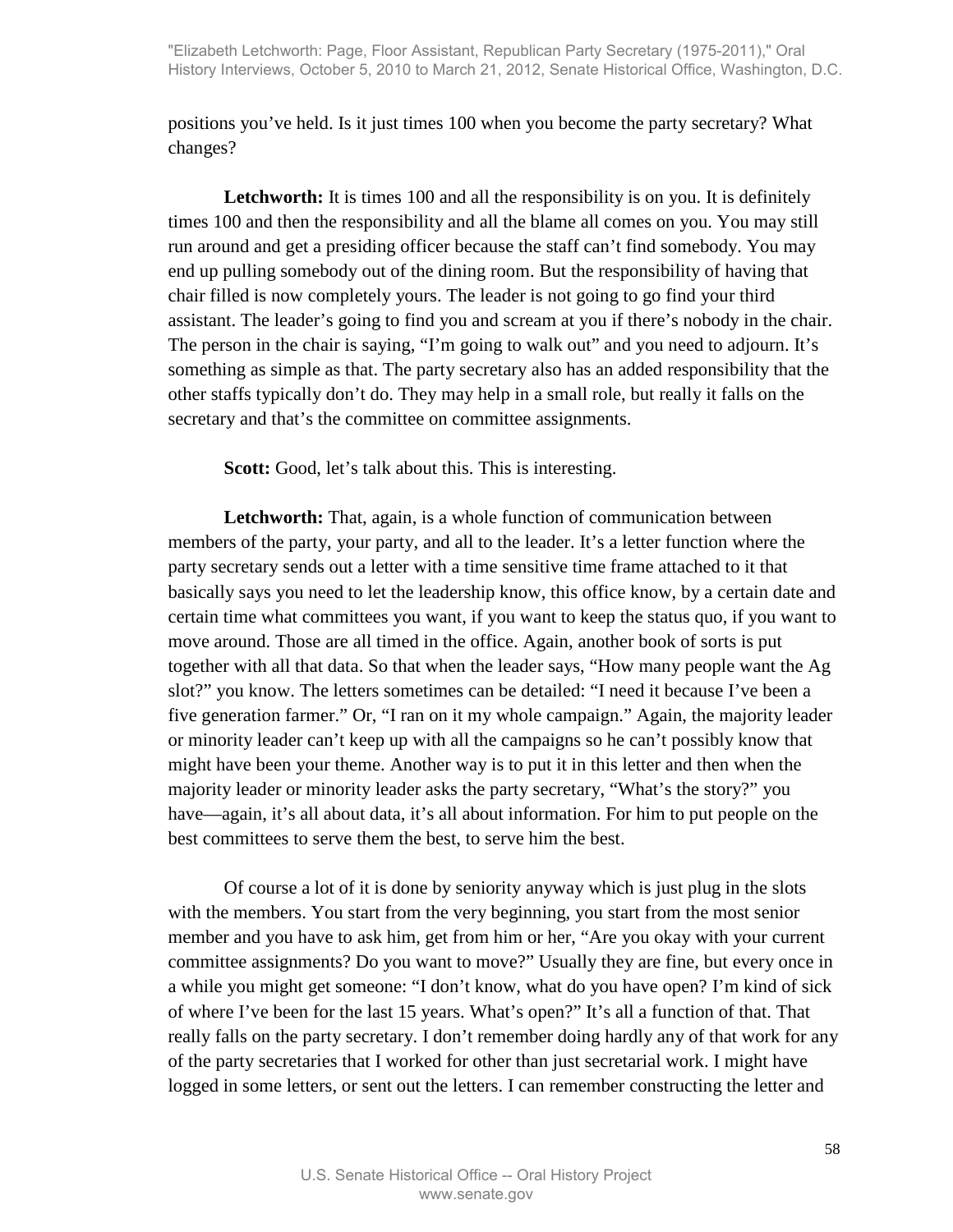sending it out, but otherwise, no, all that data is really kept by the party secretary and that's ongoing meetings between the majority leader, the committee on committee chairman, the party secretary, until you fill all the holes, fill all the slots.

**Scott:** There are certain committees that everybody wants to be on and certain committees that are harder to fill, right? There are going to be broken hearts along the way. How do you deal with someone who doesn't get that assignment that they are pretty eager to have?

**Letchworth:** That's another whole category that I used to keep track of: people who got turned down. How bad did their assignments end up? I would try to make sure the leader knew towards the end of the process, especially if there are a couple decent B committee assignments which are the lesser committee assignments, but yet some of them are pretty nice. If you were a small business person, you would want to be on the small business committee. But then there are a lot of people that wouldn't care at all and would have no interest in being on that. I would try to keep track of members that especially didn't get any of their first pick, second pick, third picks. They just didn't get—nothing went right for them for a whole host of reasons and let the leader know: "You know, so and so just didn't get anything he needed. Is there any way you can give him something extra?"

The leader also thinks about the committee assignments as to the agenda too. If the leader is forward thinking, and all the ones that I've worked for have been forward thinking, you think about well, if we are going to have the first six months of this Congress deal with education, let's say, then let's make sure the education and labor committee, or HELP [Health, Education, Labor and Pensions] committee, put a lot of senior members on there that know what they are doing. You think along those lines, too, and that's, again, another bigger picture than just plugging in names. Although it is data information, just putting together a bunch of data and information for the leader, there is a lot of that thought process before you just plug names in.

**Scott:** How long does this process take? When do you start and when would you more or less be finished in a typical congress?

Letchworth: I can remember it taking 'til Easter.

**Scott:** Wow.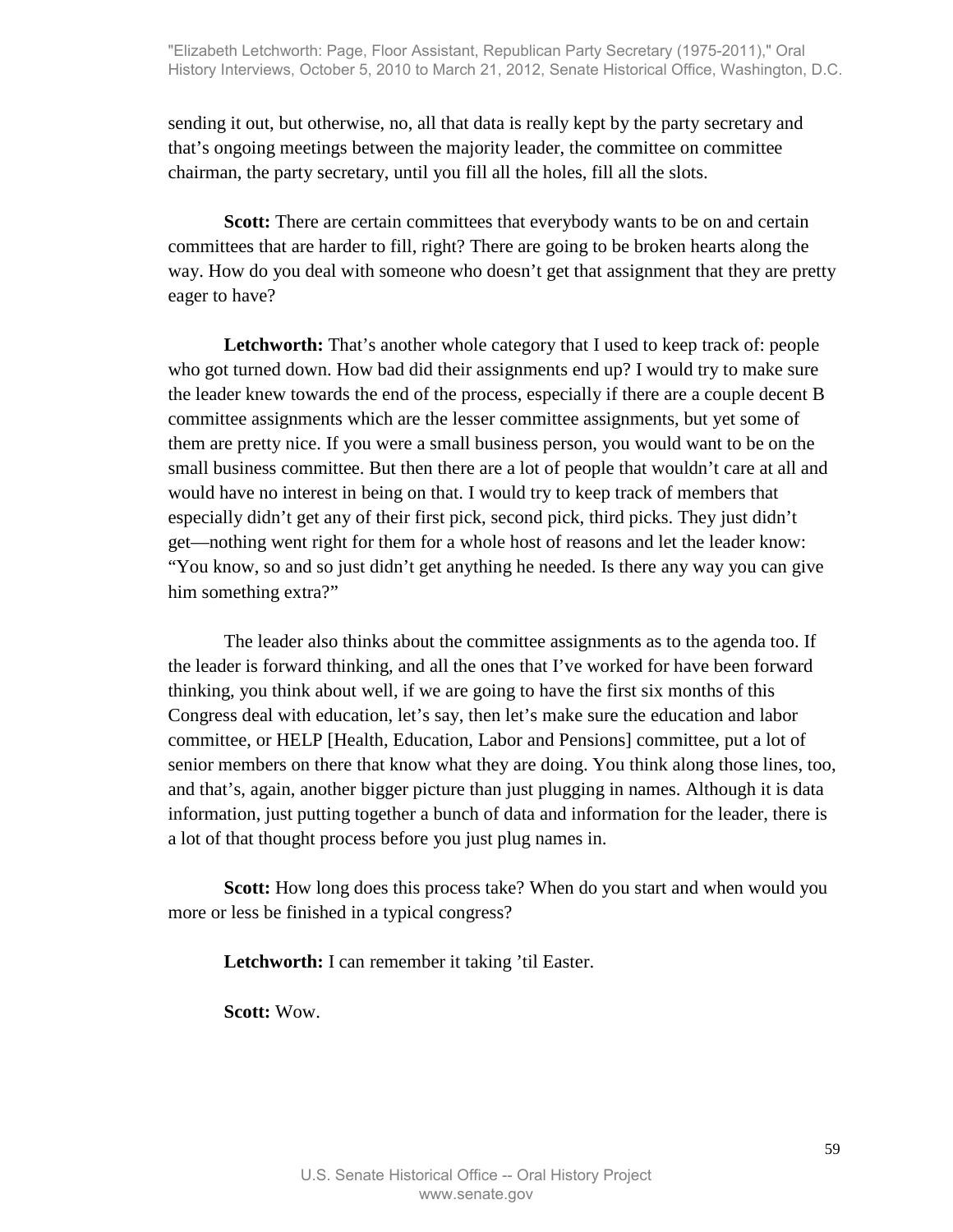Letchworth: Yes. You also need to know that this resolution is a resolution, so it is debatable. In theory it is amendable. In theory you need 60 votes because it is filibuster-able. Now, that typically doesn't happen, but it could happen.

I can remember the ratios have to be decided first and that is between the two leaders. Typically the two party secretaries will do memos to the two leaders as to what former Congresses ratios were when it was a 55-45, or 56-44, or whatever. Those two leaders are now armed with past data. They then meet and decide basically between the two of them what the ratios will be. That is just a pure numbers game. When you figure out the ratios, then you have to figure out, then you have to do the same ratios for each committee. If it's a two-seat margin, then it's got to be a two-seat margin for all the committees. Occasionally you will have a leader that needs more than a two-seat margin. He needs more seats, he needs the committee increased, especially if he has a big class and a third of the new class all campaigned that they were going to be on the Finance Committee. The leader hates that because now he has to fulfill this campaign dream and it really puts the leader in a real pickle because he has to go to the other leader and basically give up something to get these slots. I can remember being able to cash in on a couple of really sweet deals for the Republicans because the Democrats were in such a pickle and they needed extra slots. In other words, they mathematically didn't deserve them. So in order for them to get them they had to give us something that we mathematically didn't deserve.

**Scott:** Would that usually be about committee ratios, too, you would trade up on one committee for another?

Letchworth: Yes. At that point, when that kind of thing starts happening, you have to go to the chairman and you have go to the ranking and clue them in on this whole scenario and say, "This is what they want us to do. Do you think you can live with this?" And then of course the chairman has got to figure out what he or she was going to do in the committee the next two years. "Well, I was going to do these bills, that bill, that would work great for those bills," or "No, that would kill me if I tried to do …." If this person thought they were going to have three Supreme Court nominees and it was Judiciary why would they stack it? That kind of thought process needs to go along. Once you figure those numbers out, then you start plugging in the names. Typically it starts between Thanksgiving and Christmas. I can remember working literally Christmas Eve on it. I can remember working well into January on it. I do remember one time that it took almost to Easter. That's because the two leaders couldn't agree on ratios. They were struggling with ratios. If you get the ratio scenario worked out early and without many problems, the other part of it, as we've talked about, is basically in a large part just plugging in names and numbers. Names and assignments.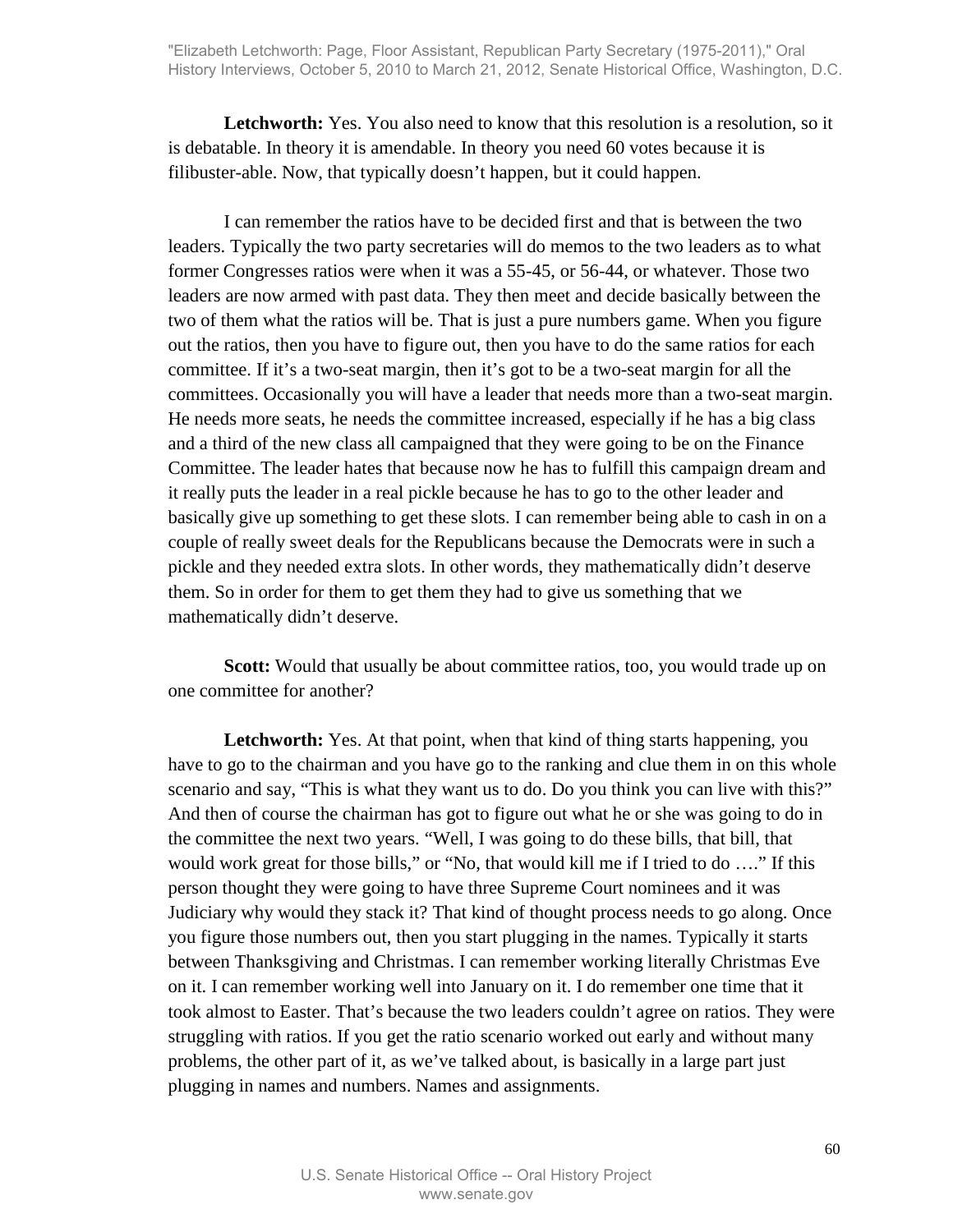The 50-50 congress was a whole different scenario. Maybe we should talk about that on a different day.

**Scott:** Yes, I was hoping we could cover that next time because there is just, I think, so much to talk about.

#### **Letchworth:** There really is.

**Scott:** I wanted to ask you, though, about when the decisions had been made and you make the members aware of their committee assignments, what kind of response do you have, if any?

Letchworth: Again, you can get disappointed members. You clearly can have disappointed members. You've got to remember when you have a large class you have a lot of members that are of the same seniority. So they start out literally drawing a number out of a hat to figure out what their seniority is. If you think of some guy that draws the last number, he's going to get the last pick of everything. That guy has basically had a pretty bad day all the way around. But there's nothing you can do about it. They take their lumps as they can get them. If you really feel like somebody just got a raw deal on so many levels, or just—there's nothing you can do about the circumstances, it's just the way the cards fell that day, I tried to let the leader know so that he can do something and reward them in some way. I can remember Senator Dole tried to create a position or two for one or two of these. That is an ad hoc leadership type position for them because they just got the raw end of so many things. There are things like that the leader do[es] to try to make it up to them. You don't want to start off a brand new congress with a completely disgruntled member. You'll be disgruntled for the next two years with him or her, if that happened. Clearly try to iron all those things out as best you can, as early as you can.

**Scott:** Because you kept notes about how these assignments went and people who may not have been happy or who may have got a bit of a raw deal because of the way they drew their name or whatever, then maybe for the next Congress you would take those things into consideration when you are doing these assignments again?

Letchworth: Yes, exactly. I would keep notes from one Congress to the next especially for that reason. And it wasn't that unusual for a leader to say, "Remind me next time…" so that they could do something, or maybe not do something for them. "Remind me that he got everything that he wanted." I can remember having that kind of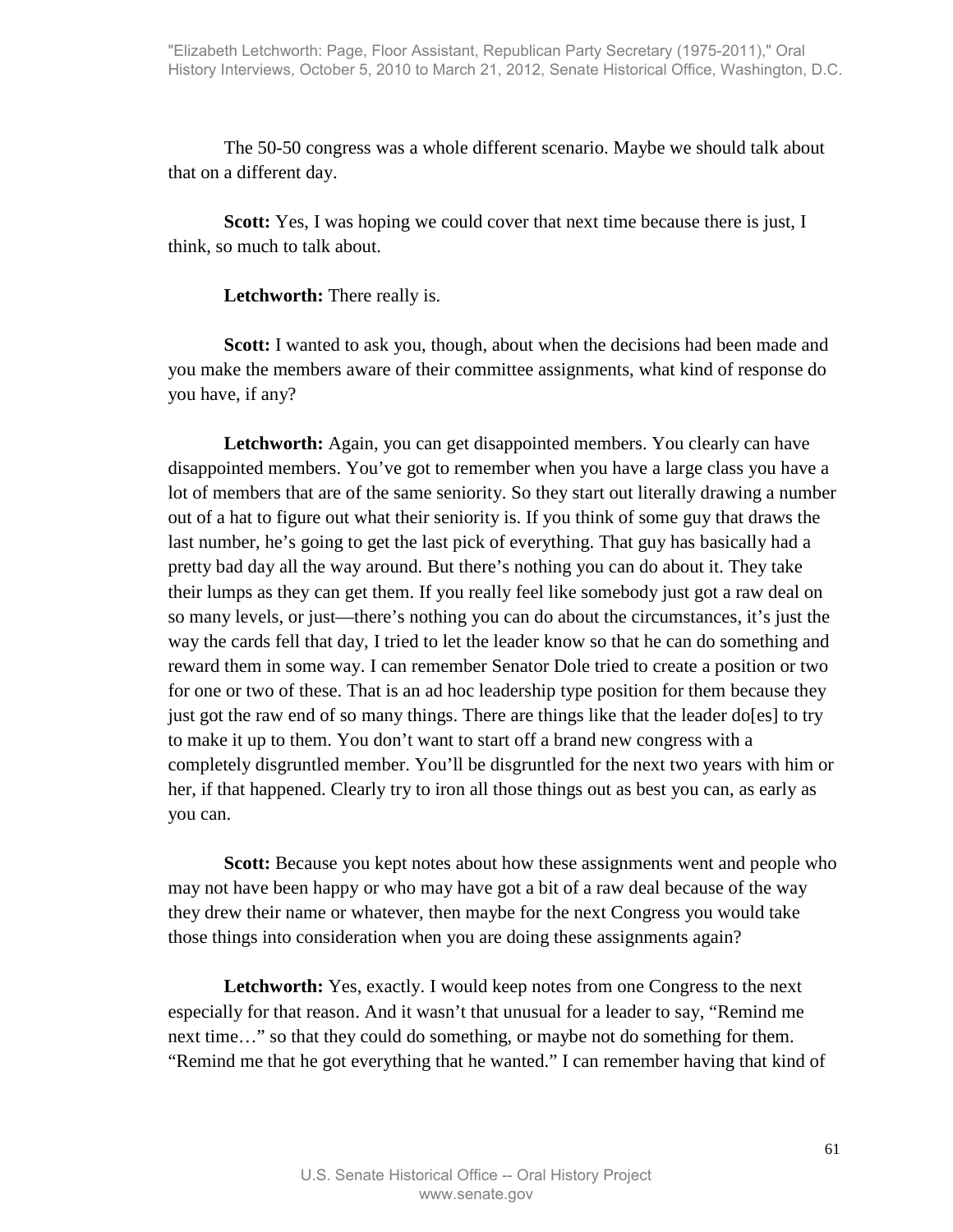statement made to me so that I had to make a mental note this person got everything he wanted so he doesn't need to do so well next time around. You do typically do that.

**Scott:** Did you hear from senators who were pleased with the assignments they received?

**Letchworth:** Yes, you do. You get an "atta boy" or a thank you. Yes, you do. They understand it is a process. It is not a personal vendetta. It's very hard to manipulate the system. You really can't for the most part. You still got a lot of praise when they got good assignments. Sure.

**Scott:** You were party secretary for Senator Dole for a relatively short period of time because he resigned his position in order to run for the presidency. Senator Trent Lott becomes the majority leader. What was it like to work with him? Did you know him already? Had you worked with him already?

**Letchworth:** I had and we had a pretty good relationship because he had been in the leadership and worked as the whip. He and I had become personally friendly through a series of things, one of which was the page program. He ended up wanting to have several pages and one of them was a very dear friend of his—son of a very dear—

Anyway, yes we ended up working very well. That was definitely a trial period. I can't say that he actually said this would be a trial period but we kind of understood that this was going to be a trial period. Obviously it worked out well. I loved working for him. But it was definitely scary initially because I had only been the party secretary for a short period of time. I learned when the rest of the world learned that Senator Dole was resigning.

## Scott: Oh, really?

Letchworth: Oh yes. There were only two people that knew in advance. It was the best kept secret in town. It was a real shock for all of us to learn that, needless to say. But it worked out well. The learning curve between myself and Senator Lott was quick. He was very honest with me right up front as to what he expected and how he expected it. We got those rough periods over with right away. For example, a rough period for me was that I had a difficult commute because I lived very far away. I had the challenges of the 395, 95 traffic every day. I was very up front with him. "That's an issue with me." Senator Dole understood that and he didn't see me until 9:15. That was okay with him. "You need to know that that is probably going to be the way it is because I can't move, I'm not moving." He understood that. We ended up having wonderful morning calls. I'd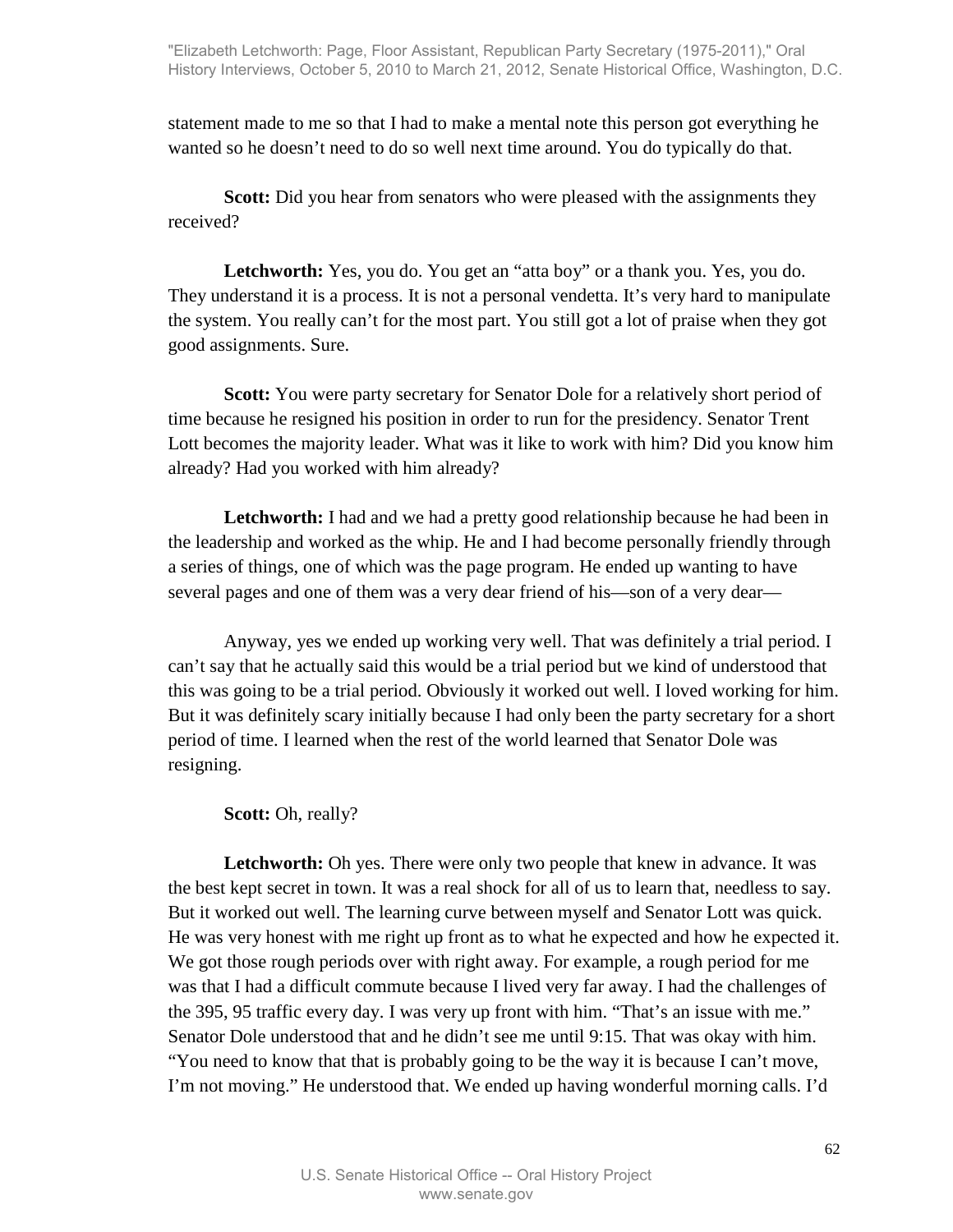be in the car and the first thing he would say is, "How far out are you?" And then we'd start our day. We got through all of those things that could have been speed bumps for any kind of working relationship. We got through those very quickly. I appreciated that from Senator Lott and I think he appreciated me being very open with him from the very beginning.

**Scott:** Where were you commuting from?

**Letchworth:** Manassas. Actually, a little south of Manassas. It was 395 the whole way and northern Virginia commuters understand what that means.

**Scott:** Yes, that's not pretty. You said there was perhaps not a formal trial period but there was an understanding that Senator Dole had asked you to be the party secretary and now there was a new leader, that maybe things wouldn't work out.

**Letchworth:** Right, right. I can't say those words were actually said but there were conversations like, "So, let's see if we can make this work." Those kinds of statements, several times. I knew that. It was very understandable. I wasn't a Lott person, but yet I wasn't a Dole person, I wasn't a Baker person. I was a Senate person and Senator Lott needed to learn that about me and he learned it very quickly. But if you don't know that initially, you are going to assume, well, she was a Dole person, or she was a …. Anyway, he did learn that very quickly and everything ran wonderfully. But there was definitely a trial period for both of us.

**Scott:** What was his leadership style like, as compared with the other two that you had worked for?

**Letchworth:** He liked to be very involved. He liked to know all the idiosyncrasies. He was probably more detailed than the other two leaders as far as wanting to know all of the detail. He liked all of the nitty-gritty. He liked all of the personalities. He liked the personality struggles. He would get right down in the middle of it. He really enjoyed that. He liked the one-on-one personality issues and would try to solve them. He was very good at asking advice for how to solve them. Not that I was the end all and be all of knowledge, but he knew by virtue of what I did that I did know more of the personality of the whole issue. Not because I was the smartest person on the block but by virtue of the positions that I [held]. He didn't have a bit of problem saying, "Elizabeth what do you think, how do you think this is going to end up? Where do you think I'm going to end up?" If I told him where to end up, he used his own negotiating skill to know where to start to know where he would end up. I thought we worked well